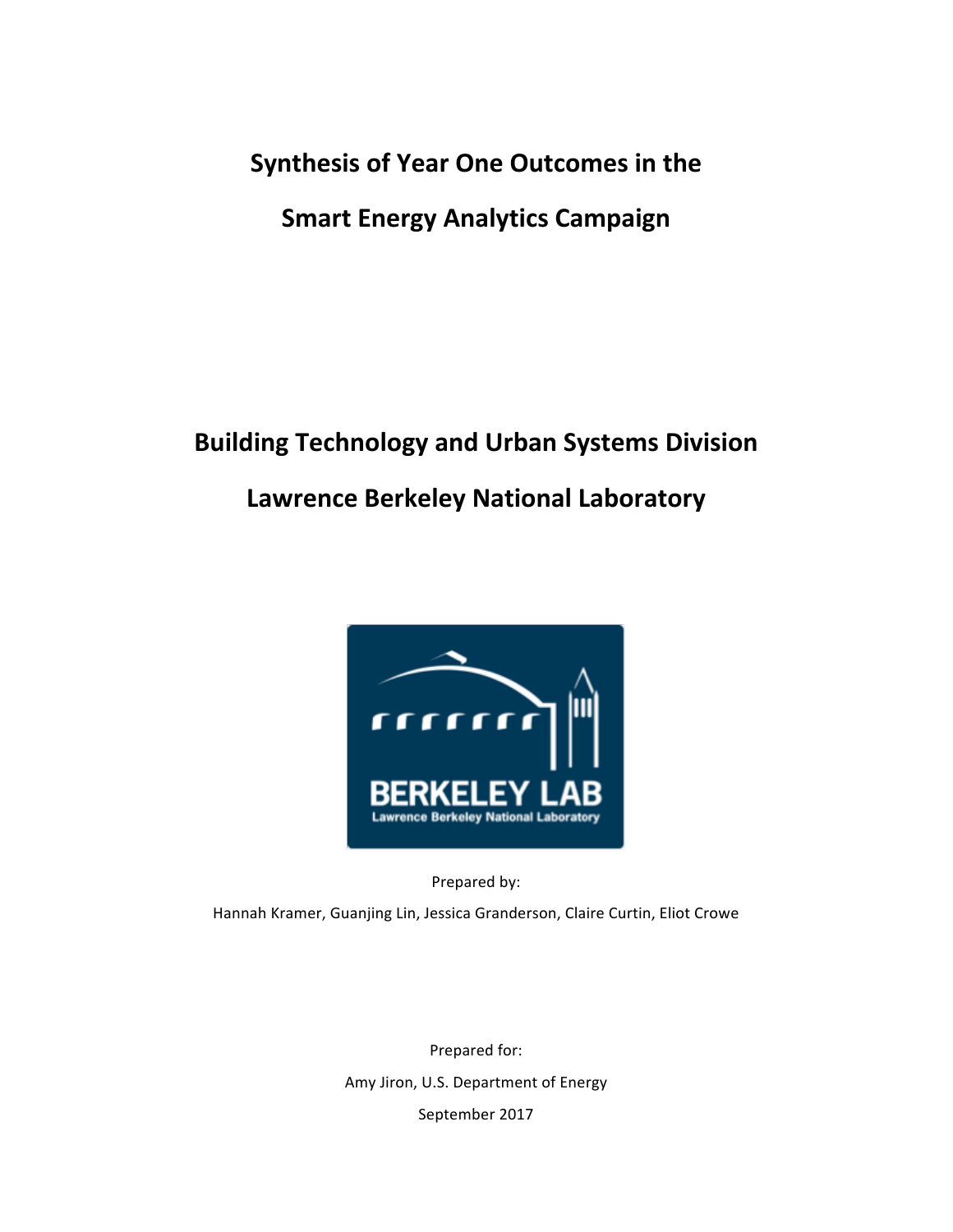#### **ACKNOWLEDGEMENTS**

This work was supported by the U.S. Department of Energy under Contract No. DE-AC02-05CH11231. It was prepared by Hannah Kramer, Guanjing Lin, Jessica Granderson, Claire Curtin, and Eliot Crowe of Lawrence Berkeley National Laboratory (LBNL). The authors thank Nora Harris (Virginia Tech University) for data analysis support, and Amy Jiron (U.S. Department of Energy) for thorough report review and feedback. We are also grateful to our partners in the Smart Energy Analytics Campaign for providing data and sharing details of their energy management and information systems and monitoring-based commissioning practices.

#### **DISCLAIMER**

This document was prepared as an account of work sponsored by the United States Government. While this document is believed to contain correct information, neither the United States Government nor any agency thereof, nor The Regents of the University of California, nor any of their employees, makes any warranty, express or implied, or assumes any legal responsibility for the accuracy, completeness, or usefulness of any information, apparatus, product, or process disclosed, or represents that its use would not infringe privately owned rights. Reference herein to any specific commercial product, process, or service by its trade name, trademark, manufacturer, or otherwise, does not necessarily constitute or imply its endorsement, recommendation, or favoring by the United States Government or any agency thereof, or The Regents of the University of California. The views and opinions of authors expressed herein do not necessarily state or reflect those of the United States Government or any agency thereof or The Regents of the University of California.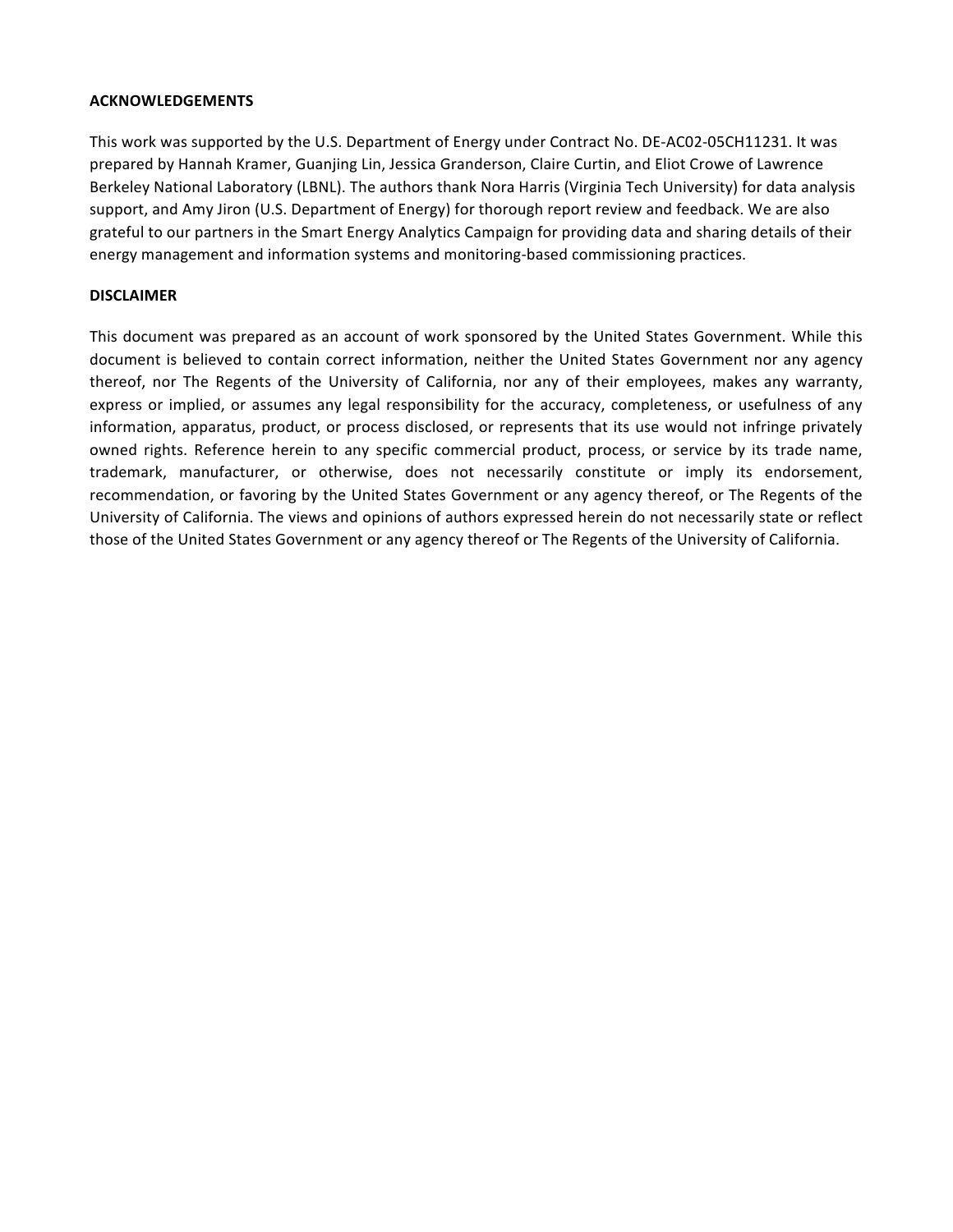# **Table of Contents**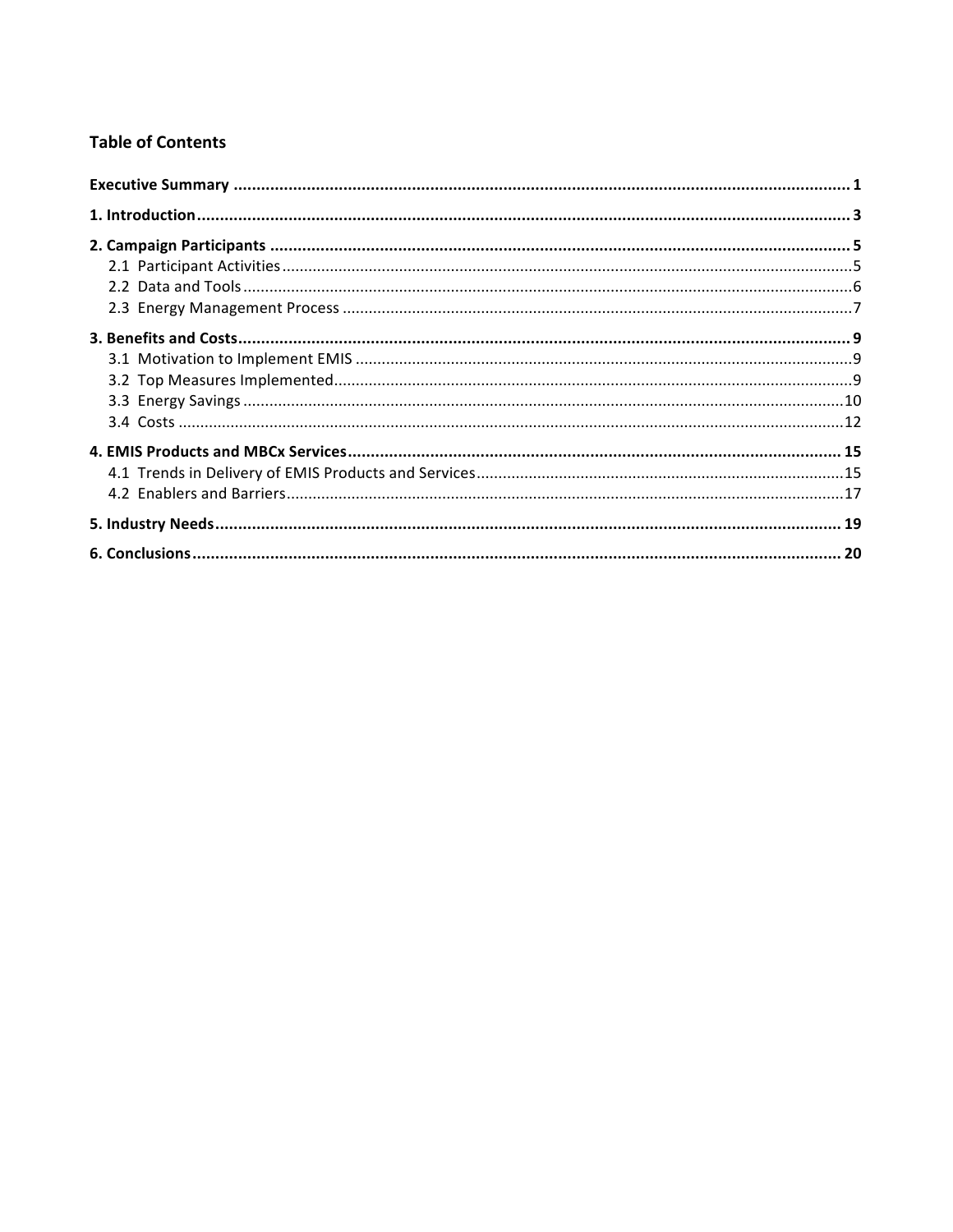## **Executive Summary**

As building energy and system-level monitoring becomes commonplace, facilities teams are faced with an overwhelming amount of data. This data does not typically lead to insights or corrective actions unless it is stored, organized, analyzed, and prioritized in automated ways. Buildings are full of hidden energy savings potential that can be uncovered with the right analysis. With sophisticated analytic software applied to everyday building operations, building owners are using their data to their advantage and realizing cost-savings through improved energy management.

The Smart Energy Analytics Campaign is a public-private sector partnership program focused on supporting commercially available Energy Management and Information Systems (EMIS) and monitoring-based commissioning practices. The Campaign couples technical assistance with qualitative and quantitative data collection. Partnering participants are encouraged to share their progress and may receive national recognition for implementations that achieve significant energy savings.

The data in this report shows that owners representing over 185 million square feet of floor area are costeffectively implementing EMIS, and the report presents a preliminary characterization of EMIS products, MBCx services, and trends in delivery to industry. This information will be updated based on continued data collection over the course of the Campaign.

Campaign participants have made improvements to their buildings, achieving a median energy savings of **5** percent for 400 billion Btu/year and \$9M/year, based on 15 participants reporting. With cost reporting from nine participants thus far, the median cost for EMIS software installation and configuration was \$0.04/sq ft, and the median annual labor cost (internal staff or contracted) was \$0.08/sq ft resulting in a total first year cost of \$0.12/sq ft. The median annual recurring software cost was \$0.01/sq ft. These preliminary savings and costs lead to highly promising cost-effectiveness figures, with less than a 1-year simple payback.

Table ES-1 below summarizes Campaign results to date using data collected from 46 participating organizations. With respect to the EMIS family of technologies, partners in the Campaign have implemented 20 different energy information system (EIS) products, 7 fault detection and diagnostics (FDD) products, and 1 automated system optimization (ASO) product.

The high level of participation in the Smart Energy Analytics Campaign points to a growing national trend in the use of analytics in commercial buildings. The Campaign supports an expansion in the use and acceptance of EMIS, helping organizations move beyond data paralysis to building operations that are continuously informed and improved using analytics. More information about the campaign is available at https://smart-energyanalytics.org/.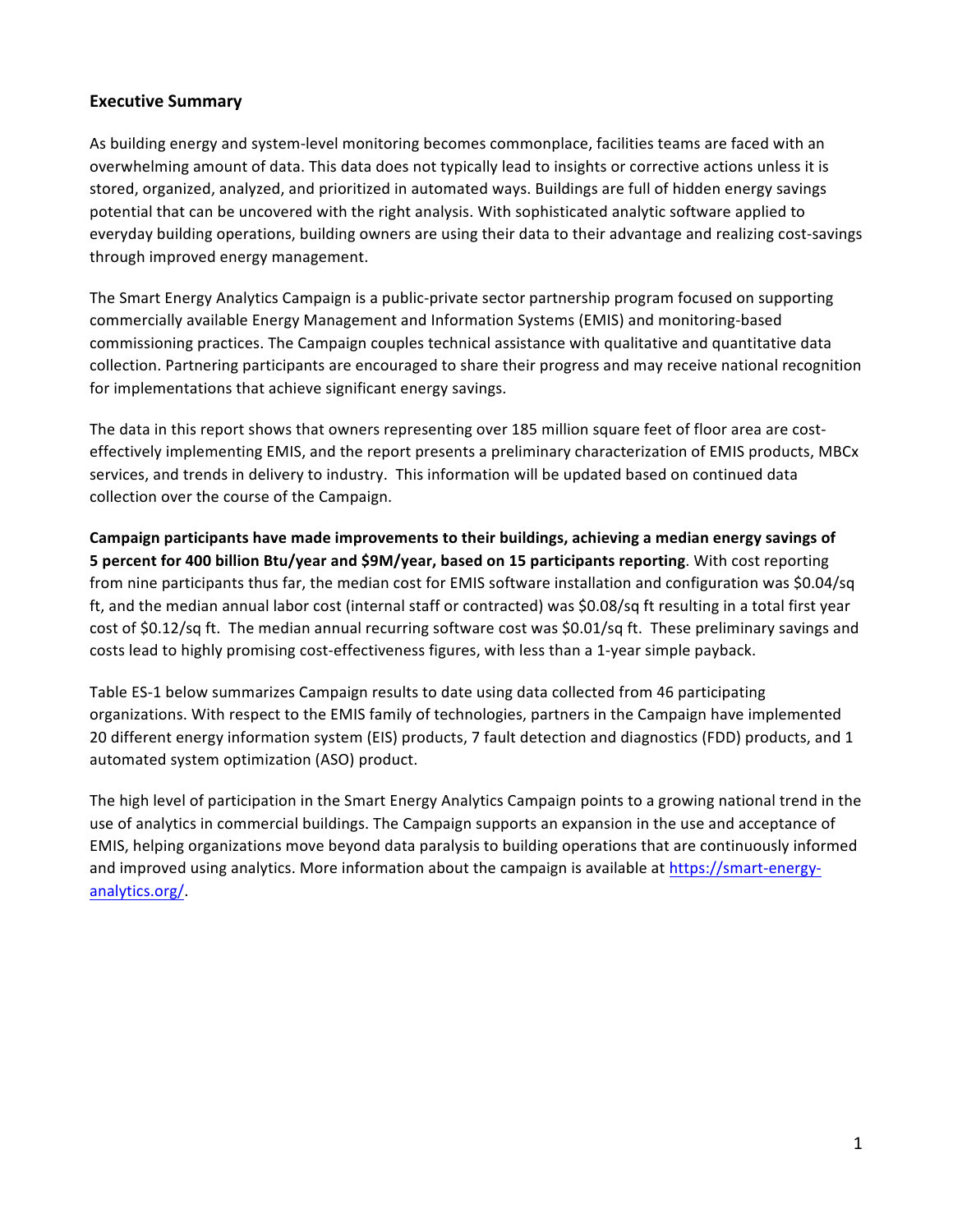| <b>EMIS Category:</b>          | <b>Energy Information Systems (EIS)</b>                                                                                                                                                | <b>Fault Detection and Diagnostics (FDD)</b>                                                                                                                                                                                                    |
|--------------------------------|----------------------------------------------------------------------------------------------------------------------------------------------------------------------------------------|-------------------------------------------------------------------------------------------------------------------------------------------------------------------------------------------------------------------------------------------------|
| Used by                        | Energy managers                                                                                                                                                                        | Facility operations teams, energy managers, and service<br>providers                                                                                                                                                                            |
| <b>Used for</b>                | Portfolio management                                                                                                                                                                   | <b>Detailed system analysis</b>                                                                                                                                                                                                                 |
|                                | Portfolio key performance indicators<br>٠                                                                                                                                              | Reducing Preventative Maintenance Program costs                                                                                                                                                                                                 |
|                                | (KPIs) / prioritization of properties for<br>improvements                                                                                                                              | Improving comfort with zone-level diagnostics<br>$\bullet$                                                                                                                                                                                      |
|                                | Energy use tracking and opportunity<br>$\bullet$<br>identification (mainly heat maps and load<br>profiles)                                                                             | Finding hidden waste and maintaining savings<br>$\bullet$<br>(participants shared that retrocommissioning [RCx])<br>savings did not persist without MBCx)                                                                                       |
|                                | Emerging tool for public/occupant<br>٠<br>communications                                                                                                                               | Many participants pull whole building meter data<br>$\bullet$<br>into FDD tools through the building automation<br>system (BAS), but few are actively using these data.<br>Their focus has been on using the BAS data with the<br>FDD software. |
| <b>Typical</b><br>installation | Whole building energy meters by fuel for large<br>buildings in a portfolio, either with utility-<br>provided interval data or owner-installed<br>meter. Submetering is less prevalent. | Installation focuses on FDD for problem HVAC areas<br>(central plant, air handler units (AHUs), or variable air<br>volume (VAV) terminal boxes.                                                                                                 |
| Common                         | Energy use intensity (kBtu/sq ft)<br>٠                                                                                                                                                 | Chiller plant operations and setpoint optimization<br>٠                                                                                                                                                                                         |
| analytics                      | Heat map<br>٠                                                                                                                                                                          | Air handlers (simultaneous heating and cooling,<br>economizers, valve leak-by)                                                                                                                                                                  |
|                                | Load profile, filtered by day type                                                                                                                                                     | Terminal unit operation                                                                                                                                                                                                                         |
|                                |                                                                                                                                                                                        | Detecting failed sensors                                                                                                                                                                                                                        |
| <b>Top measures</b>            | <b>EIS implementation only</b>                                                                                                                                                         | <b>EIS + FDD implementation</b>                                                                                                                                                                                                                 |
| <i>implemented</i>             | Improved HVAC scheduling                                                                                                                                                               | Improved HVAC scheduling                                                                                                                                                                                                                        |
| through the MBCx               | Share energy information with occupants                                                                                                                                                | Improve economizer operation                                                                                                                                                                                                                    |
| process                        | Adjustment of space temperature setpoints                                                                                                                                              | Reduce overventilation                                                                                                                                                                                                                          |
| n=33 participants              |                                                                                                                                                                                        | Reduce simultaneous heating and cooling                                                                                                                                                                                                         |
| Floor area:                    |                                                                                                                                                                                        | Reduce VAV box minimum flow                                                                                                                                                                                                                     |
| 74 million sq ft               |                                                                                                                                                                                        | Adjustment of space temp setpoints                                                                                                                                                                                                              |
|                                |                                                                                                                                                                                        | Supply air temperature reset                                                                                                                                                                                                                    |
|                                |                                                                                                                                                                                        | Tune control loops to avoid hunting                                                                                                                                                                                                             |
| <b>Energy Savings*</b>         | Energy savings (whole building, all fuels) since EMIS installed:                                                                                                                       |                                                                                                                                                                                                                                                 |
| n=15 participants              | Median: 5% (\$0.20/sq ft); range: -1.5% to 32%                                                                                                                                         |                                                                                                                                                                                                                                                 |
| Floor area:                    |                                                                                                                                                                                        | Mean: 10% (\$0.39/sq ft) The mean is less representative than median due to the wide range in savings.                                                                                                                                          |
| 39 million sq ft               | associated with improvements not related to the EMIS.                                                                                                                                  | *Preliminary figures for 15 participants and 414 buildings; to be updated annually. These savings are not<br>specifically attributed to operational improvements, retrofits, or other factors. Therefore, savings may be                        |
| $Cost*$                        | Median EMIS base cost (software + installation): \$0.04/sq ft; range: \$0.004-\$0.14/sq ft                                                                                             |                                                                                                                                                                                                                                                 |
| n=9 participants               | Median annual labor cost/sq ft: \$0.08/sq ft; range: \$0.01-\$0.14/sq ft                                                                                                               |                                                                                                                                                                                                                                                 |
| Floor area:                    | Median total first year cost: \$0.12/sq ft                                                                                                                                             |                                                                                                                                                                                                                                                 |
| 50 million sq ft               | Median EMIS software recurring cost: \$0.01/sq ft; range: \$0.0004-\$0.03/sq ft                                                                                                        |                                                                                                                                                                                                                                                 |
|                                | these economies of scale. Smaller buildings may have higher cost per square foot.                                                                                                      | *Preliminary figures for 9 participants; to be updated annually. Cost data have been provided in \$ and<br>normalized by floor area. Most participants have large portfolios; therefore, the normalized costs reflect                           |

# Table ES-1. Summary of EMIS Use by Smart Energy Analytics Campaign Participants, through July 2017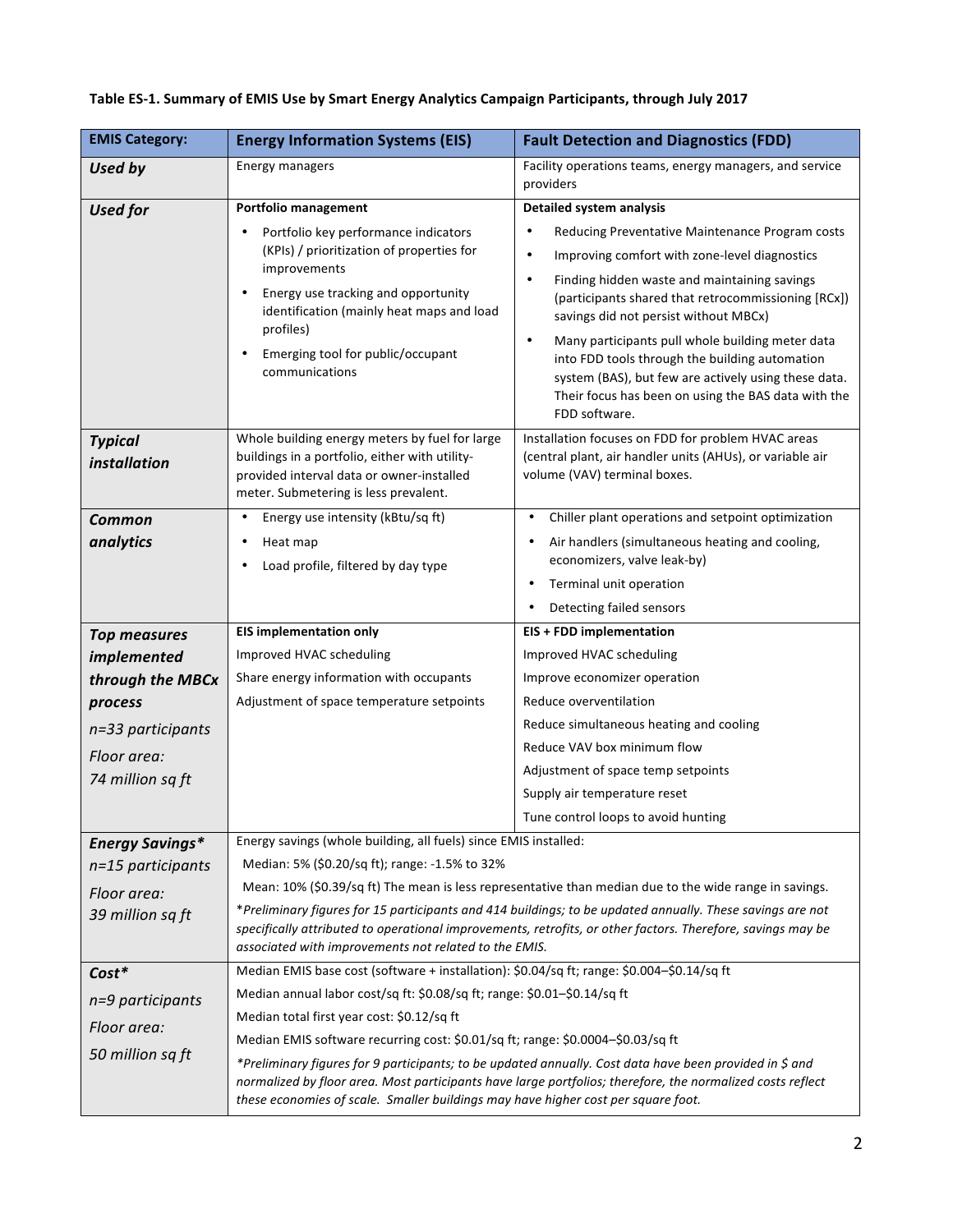# **1. Introduction**

Buildings are full of hidden energy savings potential that can be uncovered with the right analysis. With sophisticated software to inform and assist in building operations, building owners now are reducing energy and improving operations using building analytics. The Smart Energy Analytics Campaign targets the use of a wide variety of commercially available Energy Management and Information System (EMIS) technologies and ongoing monitoring practices to support data collection and analysis that reveals the most effective energysaving implementations and strategies as well as research and development needs.

| <b>Campaign Goals</b>          | DOE and LBNL work with private sector partners to understand, advise, and track<br>the functionality, use, cost and benefits of existing or new EMIS in commercial<br>buildings.                                                                                                                                                                                                |
|--------------------------------|---------------------------------------------------------------------------------------------------------------------------------------------------------------------------------------------------------------------------------------------------------------------------------------------------------------------------------------------------------------------------------|
| <b>Participating Partners</b>  | 46 organizations representing 2,300 buildings and 185 million square feet (sq ft)<br>gross floor area (as of July 2017)                                                                                                                                                                                                                                                         |
| Participation                  | Participating partners analyze hourly interval data, perform fault detection using<br>building automation system (BAS) data, and/or implement automated system<br>optimization                                                                                                                                                                                                  |
| <b>Energy and Cost Savings</b> | 400 billion Btu/year and \$9M/year savings across 15 participants' building<br>portfolios with EMIS installed                                                                                                                                                                                                                                                                   |
| <b>Campaign Start Date</b>     | Recruitment launch in May 2016, and full Campaign launch in October 2016                                                                                                                                                                                                                                                                                                        |
| <b>New Reports Available</b>   | <b>MBCx Plan Template</b><br>Using EMIS to Identify Top Opportunities for Commercial Building Efficiency                                                                                                                                                                                                                                                                        |
| <b>Spring 2017 Recognition</b> | Largest Portfolio Using EMIS - MGM Resorts International<br>٠<br>Energy Performance in a Portfolio - Emory University<br>$\bullet$<br>Best Practice in the Use of EMIS - Sprint in partnership with CBRE   ESI<br>$\bullet$<br><b>Energy Performance in a Single Site - Salt Lake City</b><br>$\bullet$<br>Innovation in the Use of EMIS - University of California, Davis<br>٠ |

| Table 1. Smart Energy Analytics Campaign Quick Facts |  |  |  |
|------------------------------------------------------|--|--|--|
|                                                      |  |  |  |

EMIS are the broad and rapidly evolving family of tools that monitor, analyze, and control building energy use and system performance. The Smart Energy Analytics Campaign focuses on these EMIS technologies:

- **Energy information systems (EIS):** An EIS is broadly defined as the software, data acquisition hardware, and communication systems used to store, analyze, and display building energy data. EIS are a subset of EMIS focused on meter-level monitoring (hourly or more frequent).
- Fault detection and diagnostic (FDD) software: FDD software automate the process of detecting faults with physical building systems and processes and help to diagnose their potential causes. FDD are a subset of EMIS, focused on system-level monitoring (using building automation system [BAS] data).
- Automated system optimization (ASO) software: ASO software continuously analyzes and modifies BAS control settings to optimize heating, ventilation and air conditioner (HVAC) system energy usage while maintaining occupant comfort. These tools both read data from the BAS and automatically send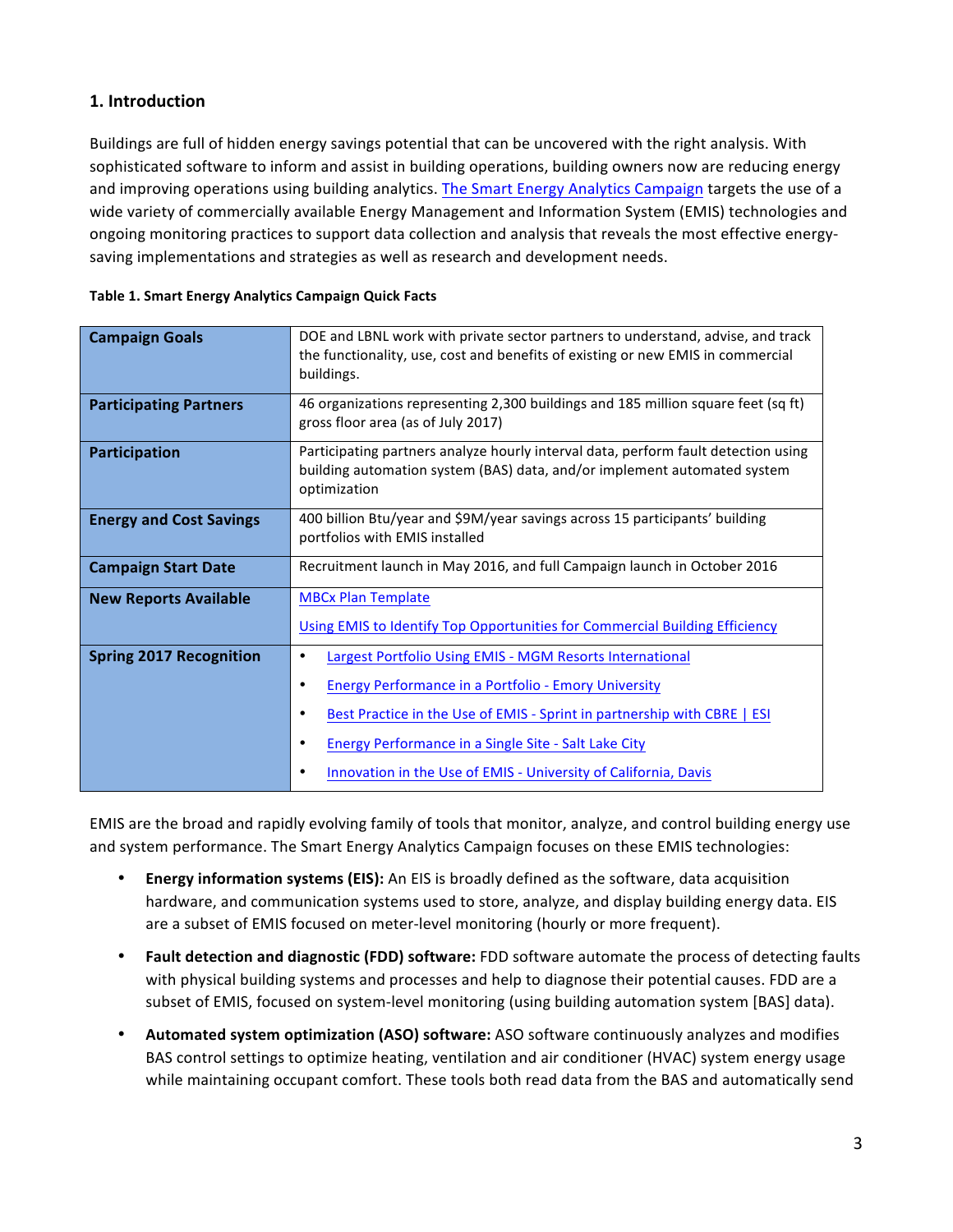optimal setpoints back to the BAS to adjust the control parameters, based on data such as submetered energy use and energy price signal.

The data generated from EMIS tools enables building owners to operate their buildings more efficiently and with improved occupant comfort by providing visibility into and analysis of the energy consumed by lighting, space conditioning and ventilation, and other end uses. EMIS tools are used in the monitoring-based commissioning (MBCx) process to organize, present, visualize and analyze the data.

MBCx is defined as the implementation of an ongoing commissioning process with focus on monitoring and analyzing large amounts of data on a continuous basis. MBCx may be used during and after an existing building commissioning (EBCx) project to be sure that energy savings last, and to look for additional opportunities. Based on an EBCx process average whole building energy savings of 16 percent<sup>1</sup>, the MBCx process can save up to this level or more over time, mainly through low cost operational improvements.

Figure 1 illustrates the three main elements of MBCx, showing how tools like FDD and EIS are incorporated into the MBCx process.



**Figure 1. Monitoring-Based Commissioning Process**

 $1$  Mills, E. 2009. "Building Commissioning: A Golden Opportunity for Reducing Energy Costs and Greenhouse-gas Emissions" <http://cx.lbl.gov/2009-assessment.html>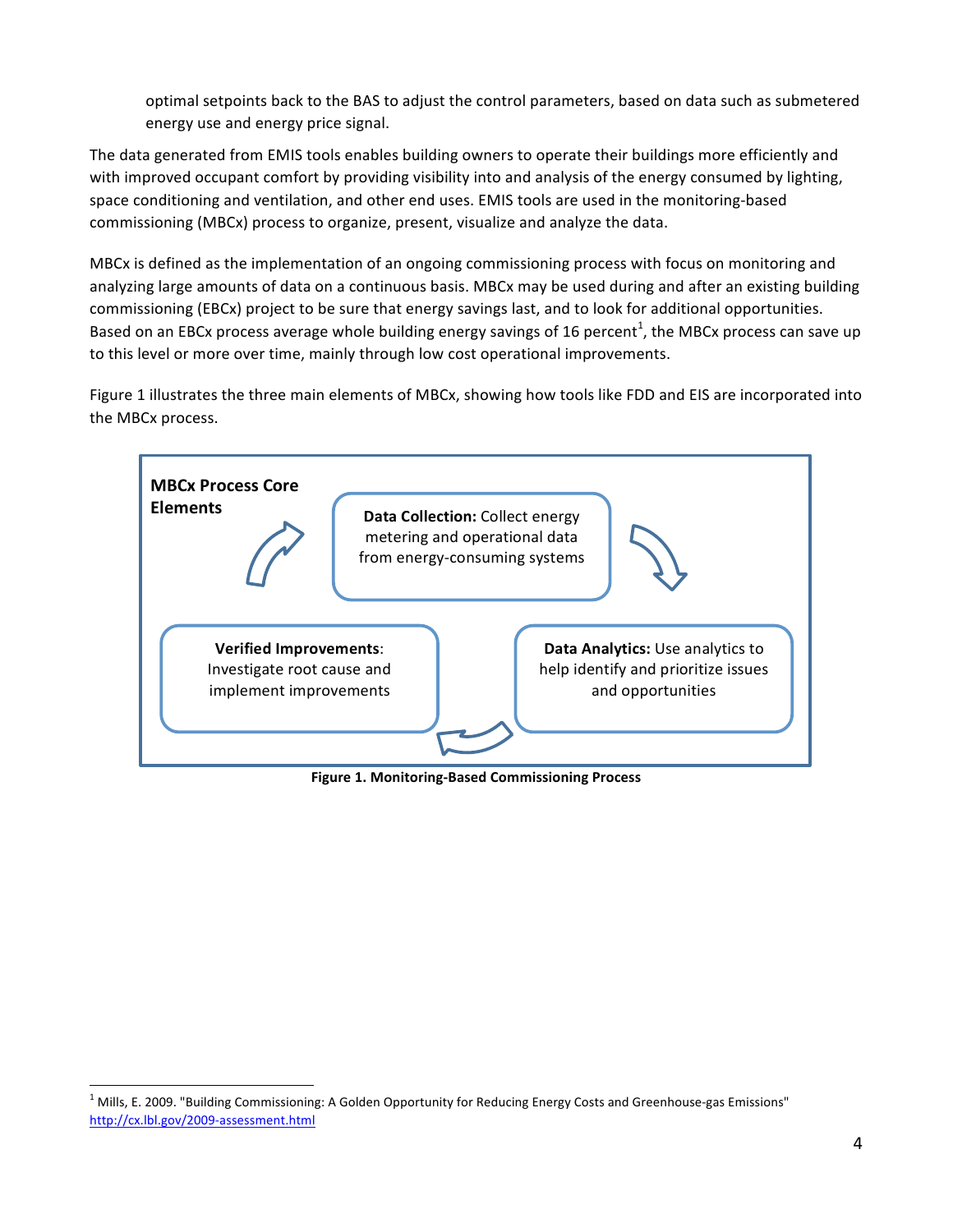# **2. Campaign Participants**

This section summarizes data collected through the campaign based on reporting to date from 74 percent of participants (22 percent of participants have not yet implemented their EMIS, and 4 percent of participants did not report).

## **2.1 Participant Activities**

Current Campaign participation includes 46 private sector organizations representing a total gross floor area of 184,885,000 sq ft, and about 2,300 buildings. Participants are mainly in the office and higher education market sectors, with hospitals and government laboratories also joining (Figure 2). The most common portfolio size is between 1 million and 5 million sq ft (Figure 3).



**Figure 2. Participants by Primary Market Sector (n = 46)**

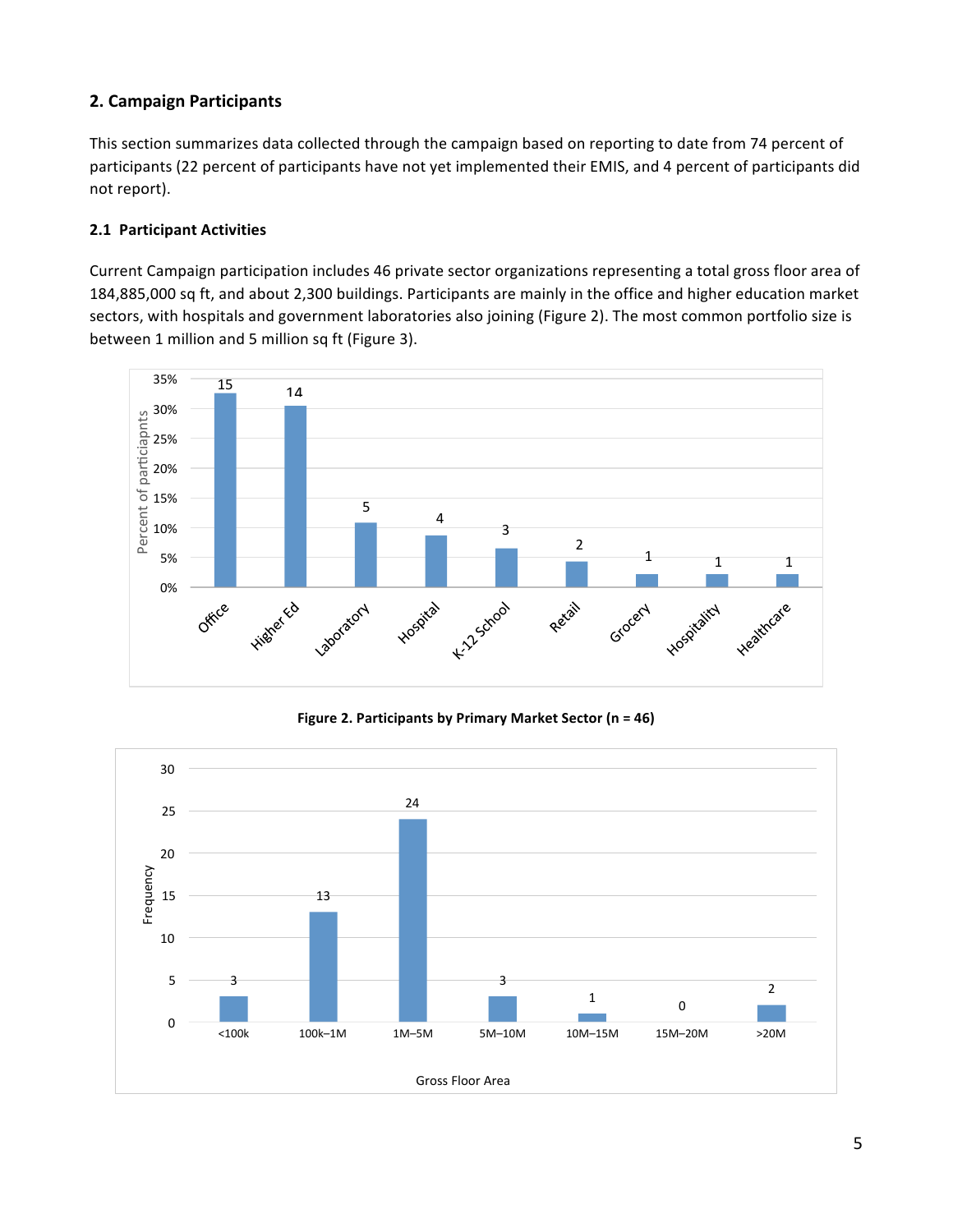#### **Figure 3. Distribution of Gross Floor Area for Pledged Participants (n = 46)**

Large portfolios find benefits and economies of scale in implementing EMIS across their portfolio, including the ability to use EIS to benchmark their portfolio, manage energy use from a single location, and sometimes control building systems remotely using an operations center staffed with analysts.

## **2.2 Data and Tools**

Almost all participants have access or are gaining access to whole building hourly data in addition to their monthly utility bill data, and about 30 percent of participants have submeter data for tenants or other end uses. The most common analysis tools used are the BAS, ENERGY STAR Portfolio Manager, and spreadsheets. Campaign data shows that where EIS and FDD that have been implemented, operators benefit from expanded analysis capabilities, well beyond these common analysis tools. About a quarter of the participants are installing new EMIS during the Campaign, 35 percent are using an existing EMIS, and 40 percent are upgrading their EMIS to deploy in more buildings or add additional functionality. Of those planning to install EMIS, onethird plan to install an EIS, one-third plan to install FDD, and one-third plan to install both EIS and FDD technologies.

Participants implementing EIS, either alone or in conjunction with FDD, are analyzing hourly (or more frequent) interval data, with a total of 63 percent incorporating interval meter data into their EMIS (Figure 4). FDD is gaining momentum as integration of BAS data into the FDD software has improved, with 41 percent of participants implementing FDD as an overlay software to their BAS. Over half of those with FDD analyze whole building meter data in addition to the BAS data. These participants may use FDD software to analyze the BAS data and separate EIS software to analyze the meter data, or they may bring the meter data into the BAS and analyze this data within the FDD software. Participants with both FDD and EIS tended to use the FDD functionality most often within their building operations due to its ability to provide more actionable information. ASO is not yet prevalent with Campaign participants, even though these participants are generally early adopters. One participant is using ASO, and they also have EIS installed.



**Figure 4. Type of EMIS Installed by Participants**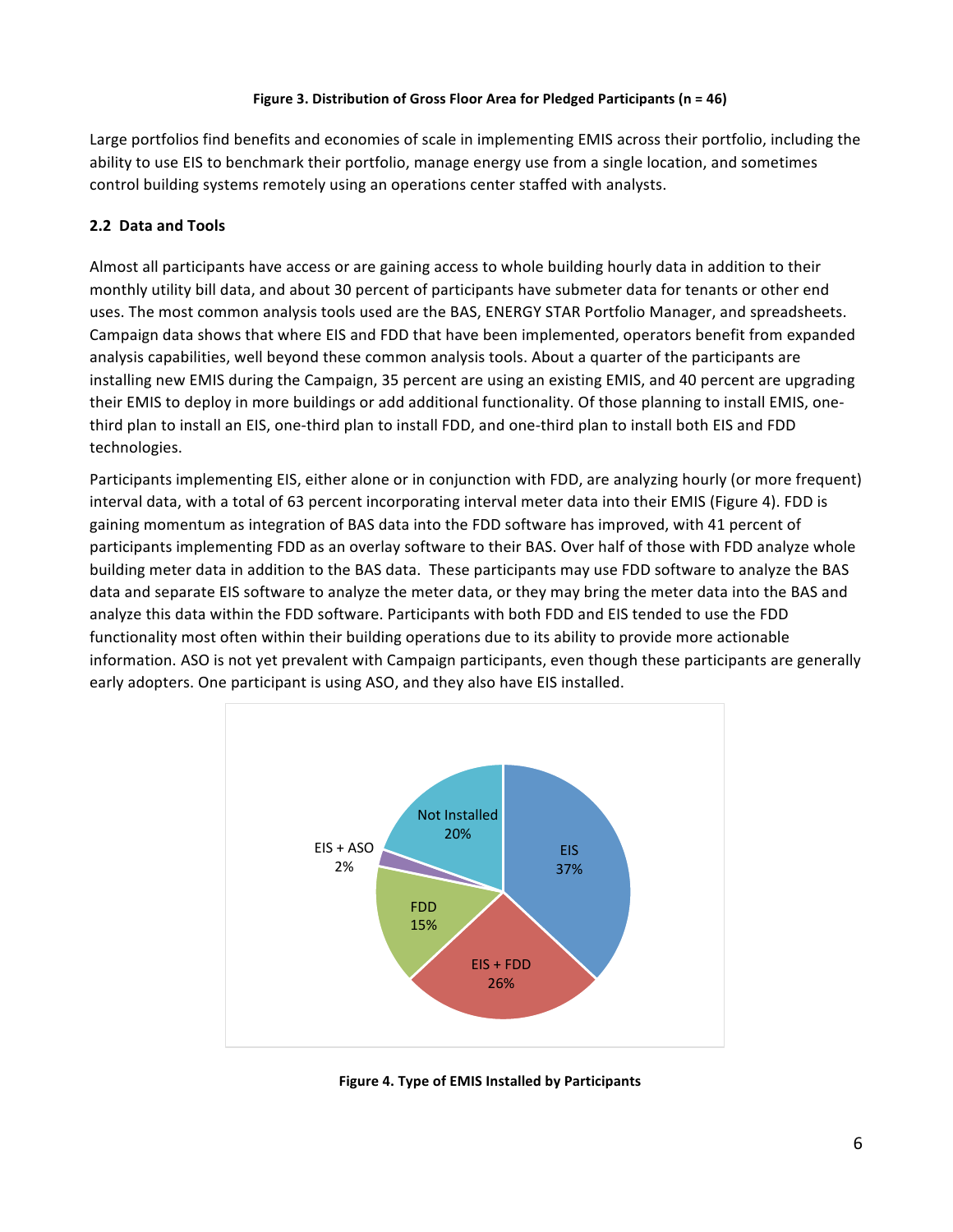Most participants needed less than six months to install and configure their EMIS. A few participants experienced significant challenges getting meters connected and properly communicating, with multiple years required to get all the issues resolved.

# **2.3 Energy Management Process**

The use of data and software in combination with an overarching defined energy management process is critical in realizing the value of EMIS. Almost all participants have an energy management team mostly made up of facility engineers or technicians and energy managers (Figure 5). The energy managers tend to lead the analysis process and are sometimes supported by a consultant or service contractor. About 30 percent of participants contracted with a service provider to support their MBCx process.



**Figure 5. Energy Management Team Members** 

Most energy management teams are using a periodic performance tracking process (Figure 6) that may not have been as formalized and comprehensive as those implementing monitoring-based commissioning.



**Figure 6. Energy Management Process Implemented** 

A portion of the participants implementing MBCx provided information on their scope of activities.

**Common MBCx activities:** in-house review of EMIS analysis and reporting to identify issues, commissioning the EMIS to verify data accuracy and configuration, implementing a management process for taking action to correct issues, and using the EMIS to document energy and/or cost savings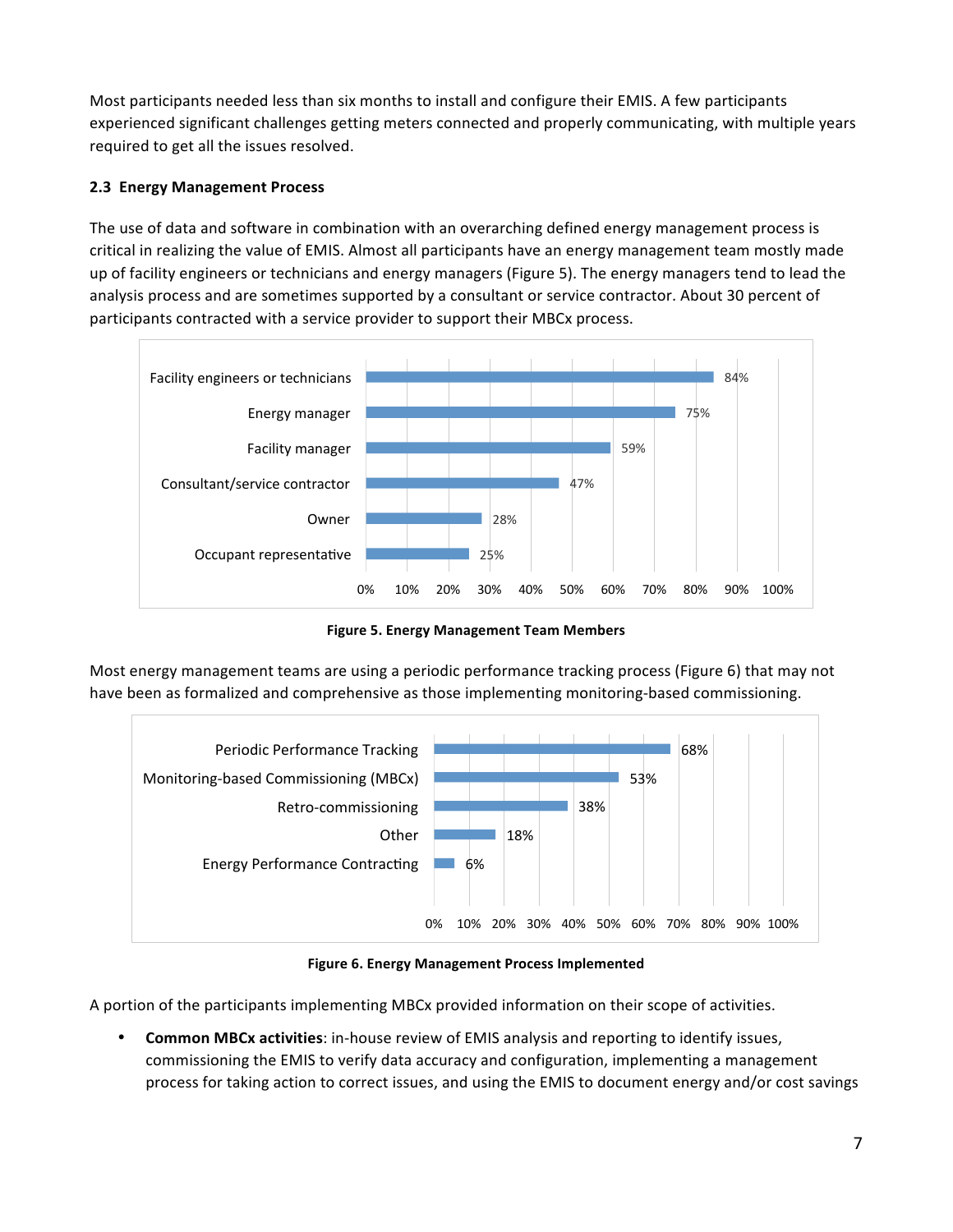• Less common MBCx activities: a program for staff or occupants to recognize energy savings and an EMIS training program to maintain ongoing energy management processes.

An approximately even distribution of participants reviews their EMIS daily, versus weekly or monthly, shown in Figure 7. EMIS type did not have a large impact on frequency of EMIS use. It is somewhat surprising that FDD reports are not reviewed more frequently than the EIS analysis, since attending to specific faults may be a more immediate operational concern than analyzing energy use data. However, reviewing faults takes time, so this may be difficult to perform daily. Also, some faults need time to accrue. The fault is not critical for a single day, but over time energy waste adds up to a level worth investigation. Monthly review of the EIS and FDD results may be driven by preparations for monthly energy team meetings and reporting to management.



**Figure 7. Frequency of EMIS Review by EMIS Type (n = 25)**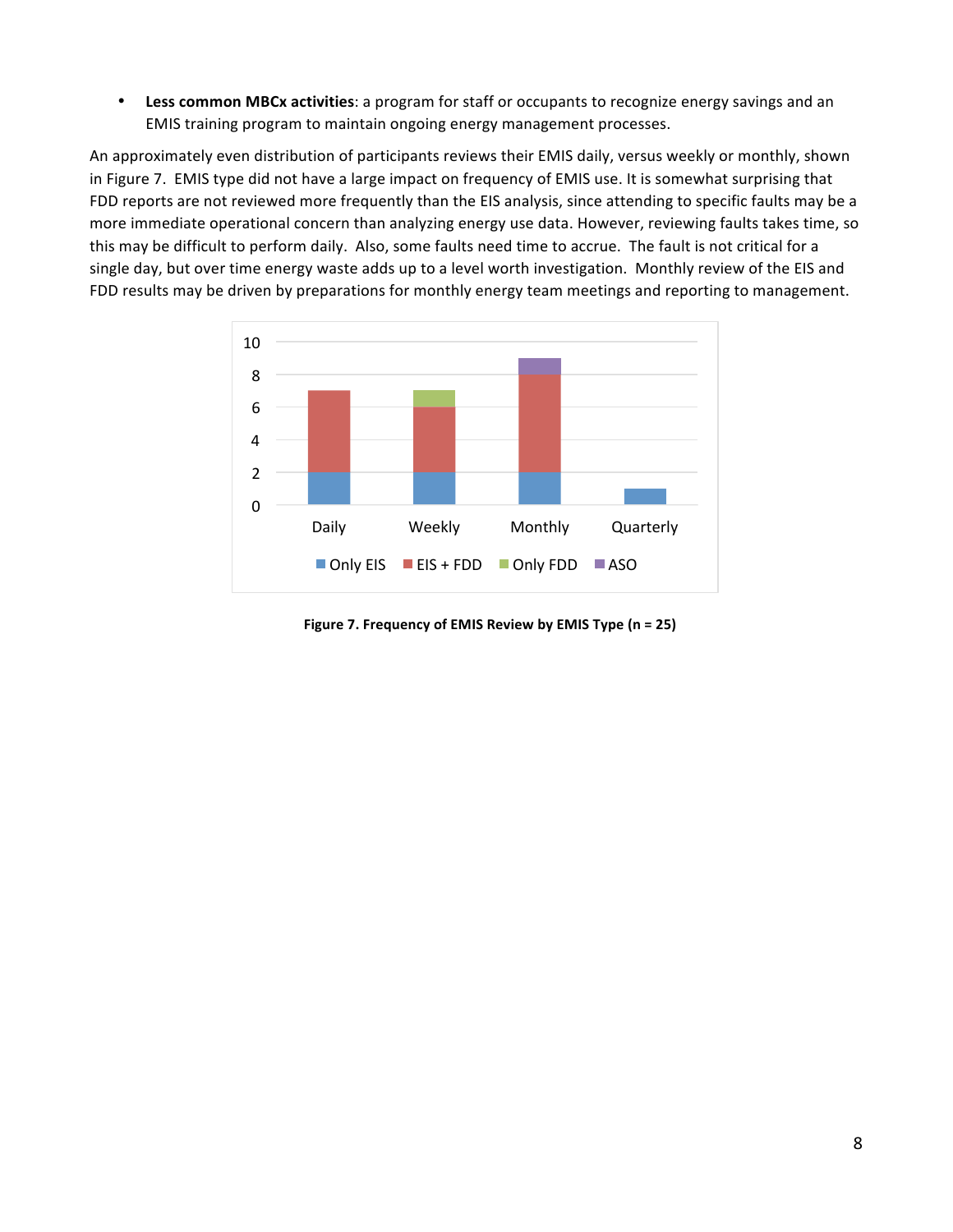# **3. Benefits and Costs**

This section reports on the results of data collection around motivation for EMIS, measures implemented using the EMIS, energy savings, and costs. The energy savings and costs are preliminary findings from the participants that have provided this information to date.

## **3.1 Motivation to Implement EMIS**

Energy and cost savings are often a driving factor in the decision to implement an EMIS, as shown in Figure 8.



#### Figure 8. Frequency of benefits of implementing EMIS (participants may select multiple benefits)

Energy savings generally were validated by exporting data and analyzing it outside the EMIS, with the EMIS supporting data acquisition and central storage. The wide range of benefits indicated by participants provides multiple motivations to install an EMIS, and a strong value proposition from multiple perspectives: owners, energy/facility managers, and building operators.

#### **3.2 Top Measures Implemented**

Participants were asked to indicate up to 10 most frequently implemented measures in which they utilized the EMIS, from a list of 26 common operational improvement opportunities and noted in Figure 9.

Overall top measures included:

- HVAC scheduling,
- Setpoint and reset schedule changes,
- Economizer improvements and outside air reduction, and
- Fixing control problems such as simultaneous heating and cooling and control loop hunting.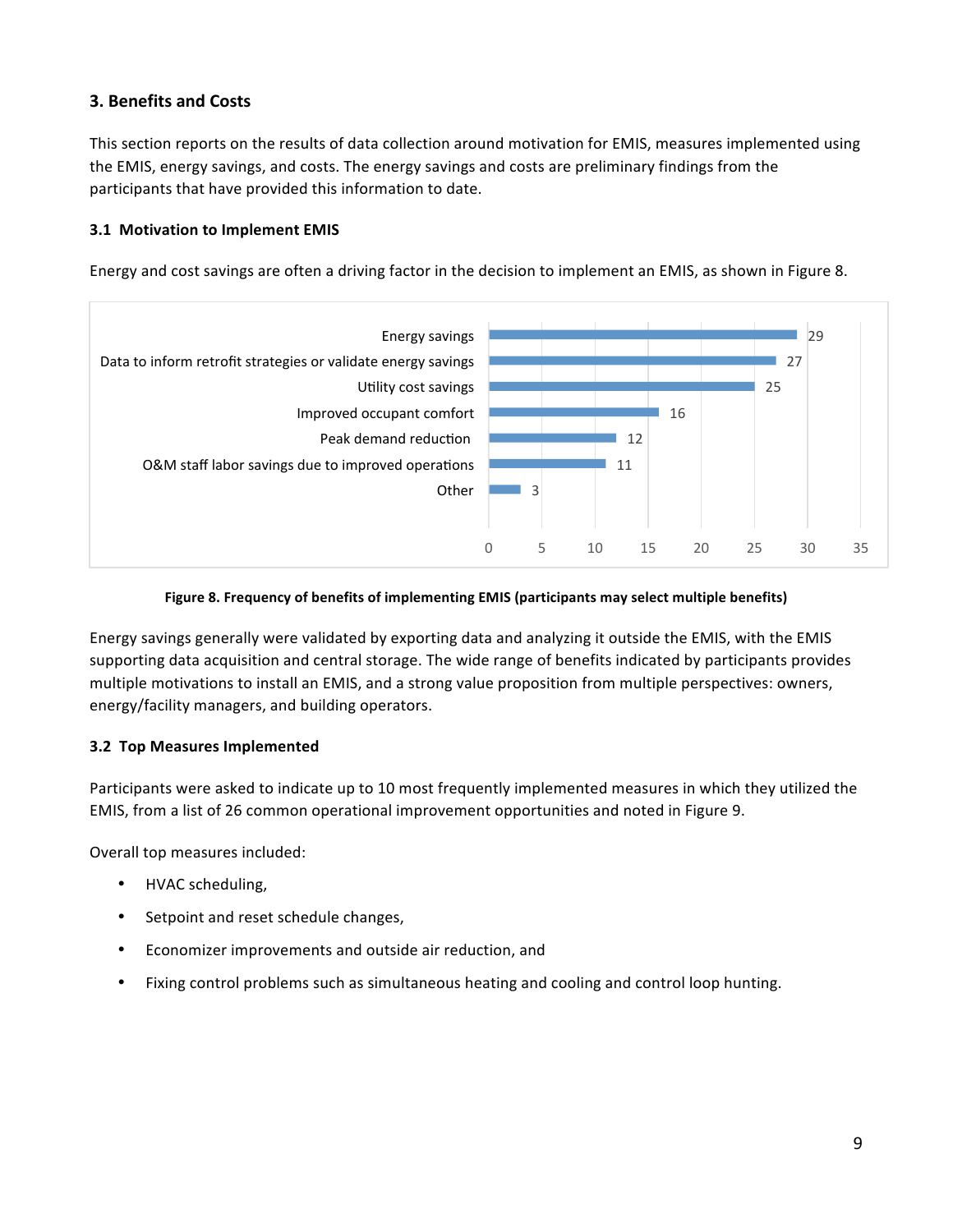

**Figure 9. Measures Implemented with EMIS Support** 

These measures were implemented consistently across all market sectors represented in the current dataset (office, higher education, and laboratory). The higher education sector focused more than other market sectors on occupant behavior through sharing energy information with staff and students, as well as by holding energy savings challenges on campus.

The measures reported as most common to MBCx are also commonly implemented through traditional existing building commissioning, however, use of the EMIS surfaces hidden issues and improves persistence of measure savings. Terminal unit monitoring was an example of being able to evaluate performance costeffectively and proactively at a broad scale with FDD. Without FDD, operators generally do not have time to perform preventative maintenance on terminal units; operations are checked when there are comfort complaints.

## **3.3 Energy Savings**

To understand energy and cost savings benefits associated with use of EMIS technologies, participants are asked to provide year-over-year trends of energy consumption before and after EMIS implementation and associated annual savings, if available. Fifteen participants submitted the energy data for all or a subset of their buildings (in total 414 buildings, 38 million sq ft). The number of buildings reported by each participant ranged from 1 to 335.

Energy savings since EMIS installation were determined in three ways (Figure 10). Two participants reported savings results gained from interval data analysis tools.<sup>2</sup> Four participants estimated savings using engineering calculations.<sup>3</sup> The energy savings of the other nine participants were calculated by Lawrence Berkeley National Laboratory (LBNL) or the participants using monthly bill analysis,<sup>4</sup> where the pre-EMIS (baseline year) energy

 $^2$ Interval data analysis tool: M&V using Interval data offered as a function within the EMIS, or outside of an EMIS using other software tools such as Universal Translator, ECAM+ M&V module, statistical analysis software, or Excel.

 $^3$  Engineering calculation: Spreadsheet-based calculations based on engineering equations that often utilize temperature or load-based bin analysis.

 $^4$  Monthly bill analysis: Use of the monthly utility bill data to determine energy savings. Weather normalized energy use was used if it is reported.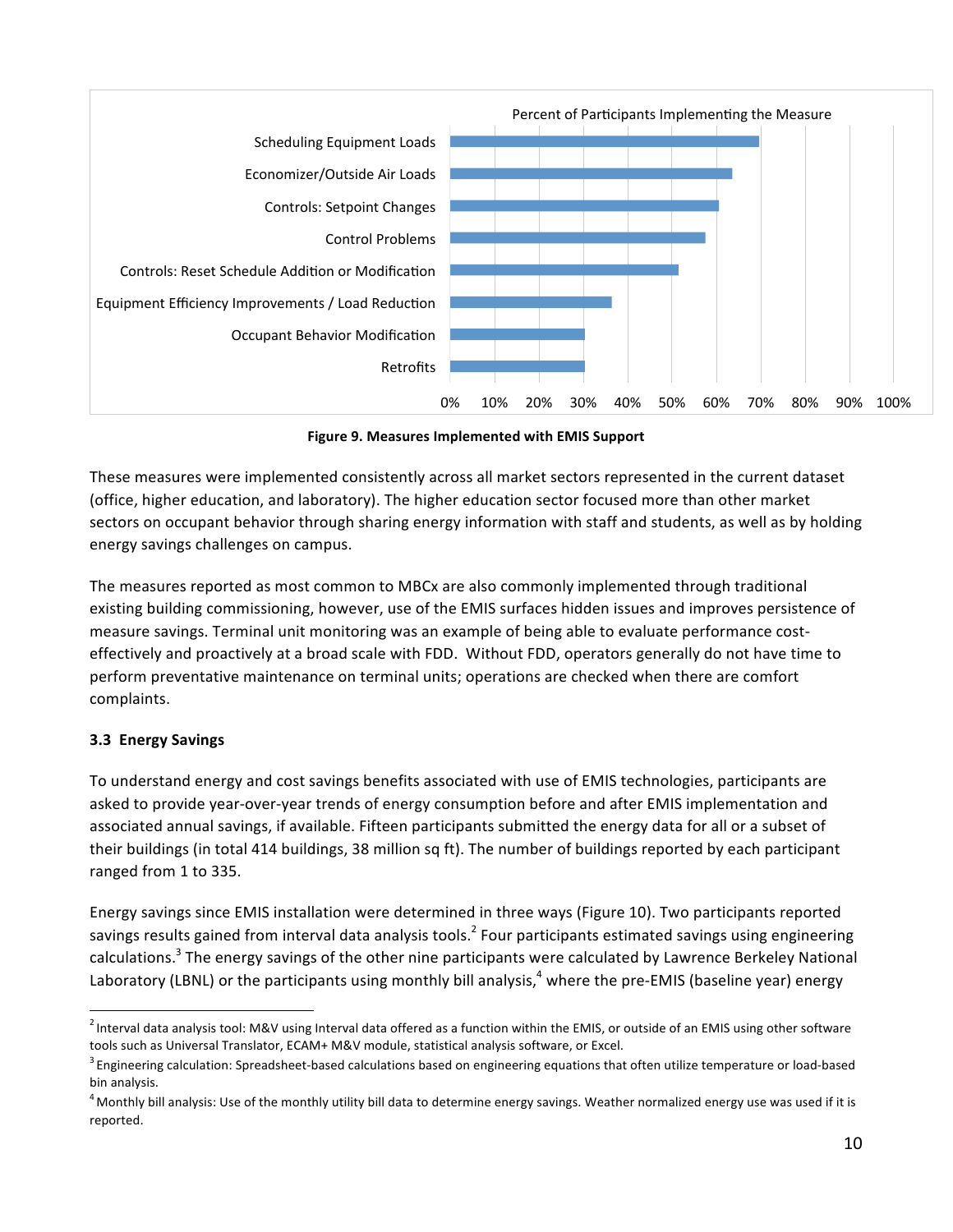use was compared to the most recent full year of energy use (2016). Energy cost savings were calculated using national average energy prices.<sup>5</sup>



**Figure 10. Distribution of energy savings calculation methods (n = 15)** 

Figure 11 shows the savings results<sup>6</sup> for each participant since the installation of the EMIS, as well as energy cost savings across the same 15 participants. The participant energy savings ranged from -1.5 to 31.8 percent, the median was 5 percent, and the mean was 10 percent. Cost savings ranged from -\$0.06 to \$1.30/sq ft. The median cost savings was \$0.20/sq ft and the mean was \$0.39/sq ft. The mean savings is less representative than the median due to the wide range in savings.

## Since installing their EMIS, 15 participants have saved a total of 400 billion Btu/year and \$9 million/year.

These energy savings achievements are attributable to several energy efficiency activities including, but not limited to, use of the EMIS. Section 3.2 reports the top energy saving measures implemented in which the participants utilized the EMIS; additional measures beyond the operational improvements related to EMIS may also have been implemented.



Figure 11. Participant energy savings (left) and cost savings (right) for 15 Campaign participants since EMIS installation

 $5$  Participant cost savings = Participant energy savings  $*$  national average fuel price; the national average fuel price is 0.023\$/kBtu, assuming 65 percent of energy consumption in the building is electricity and the rest is natural gas.

 $^6$  Participant energy savings = total energy savings of buildings associated with the participant/total baseline energy of buildings associated.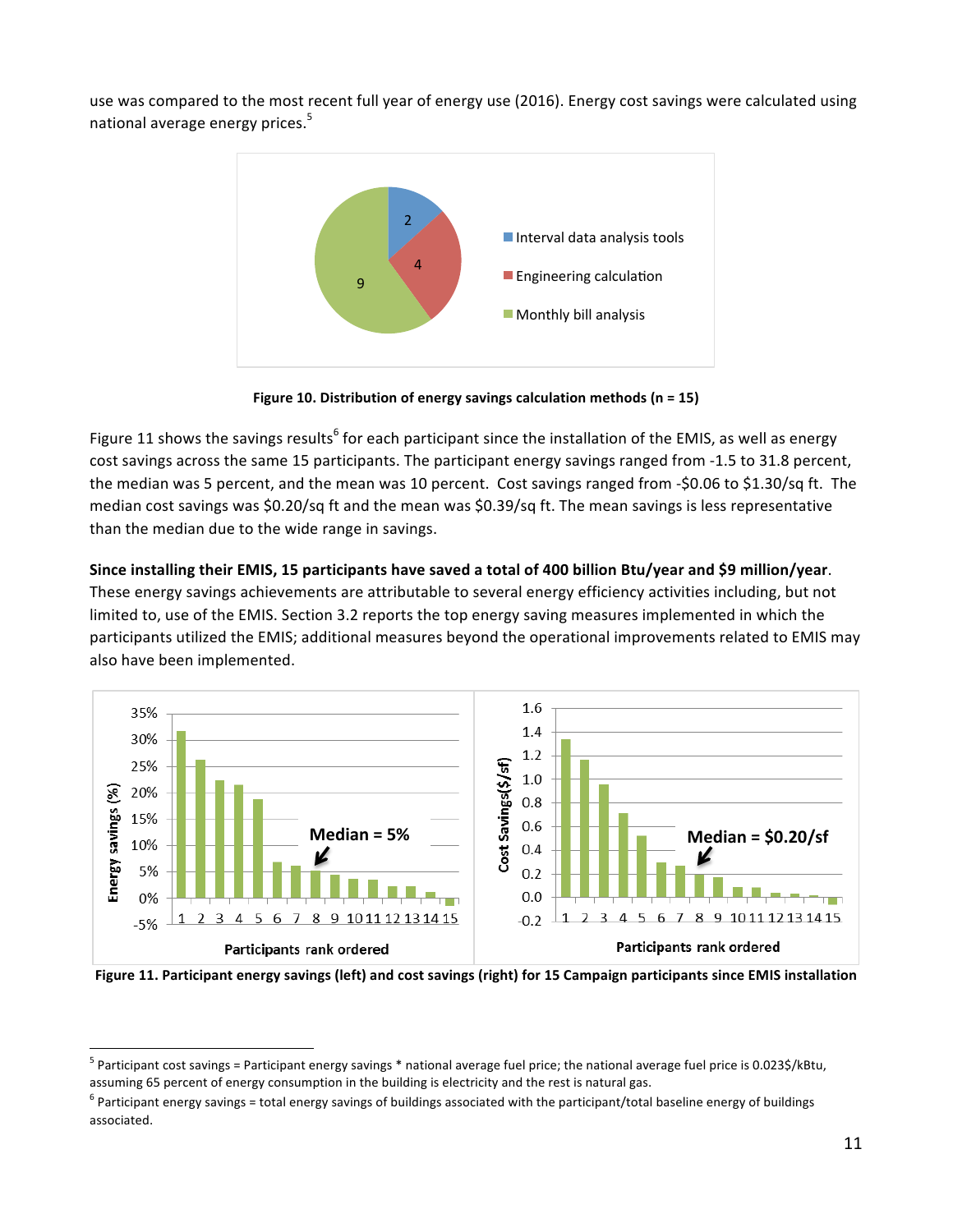In addition to total savings, the savings for each year can be plotted, as in Figure 12. Here, each line represents a building, and the y-axis represents percent savings relative to the year before the EMIS installation; the "baseline year." The x-axis represents savings relative to the baseline year, for each year that the EMIS was in place. The red line indicates the median for the cohort. Two participants installed EMIS for three years and the rest installed EMIS for one year. This plot shows that for the three participants that used EMIS for three **years, savings increased over time.** The median first year savings was 5 percent, or \$0.18/sq ft, and the mean first year savings was 8 percent, or  $$0.27/sq$  ft.



#### Figure 12. Percent change in participant energy use, relative to the year before EMIS installation; gray lines indicate savings for each of 15 participants, and the red line represents median savings across all participants.

An LBNL study on EIS costs and energy savings in 2016<sup>7</sup> reported 8 percent median savings for nine portfolios, or \$0.40/sq ft. This is slightly higher but consistent with the 5 percent median savings for Campaign participants. Many more of the EIS portfolios in the study had implemented EIS for at least three years, compared to only three participants to date in the Campaign. Through Campaign engagement, change in energy use relative to a pre-EMIS baseline will be tracked. We expect the overall savings to increase over time, and since many of the Campaign participants have installed FDD software in addition to EIS, the energy savings from participants may ultimately be higher than the EIS study.

#### **3.4 Costs**

Costs to implement an EMIS and perform MBCx have been gathered from participants in the following categories: 

- **Base cost:** Upfront cost for software installation and configuration
- Annual software cost: Recurring annual cost for software license or software-as-a-service fees
- Annual labor cost: Approximate time spent by in-house staff, consultants, or service contractors reviewing EMIS reports, identifying opportunities for improvement, and implementing measures. Reported to Campaign in average hours spent per month. Cost is determined using \$125/hour as average labor rate.

 $^7$  Granderson, J, Lin, G. 2016. Building energy information systems: Synthesis of costs, savings, and best-practice uses. Energy Efficiency 9(6): 1369-1384. http://eis.lbl.gov/pubs/eis-synth-EE.pdf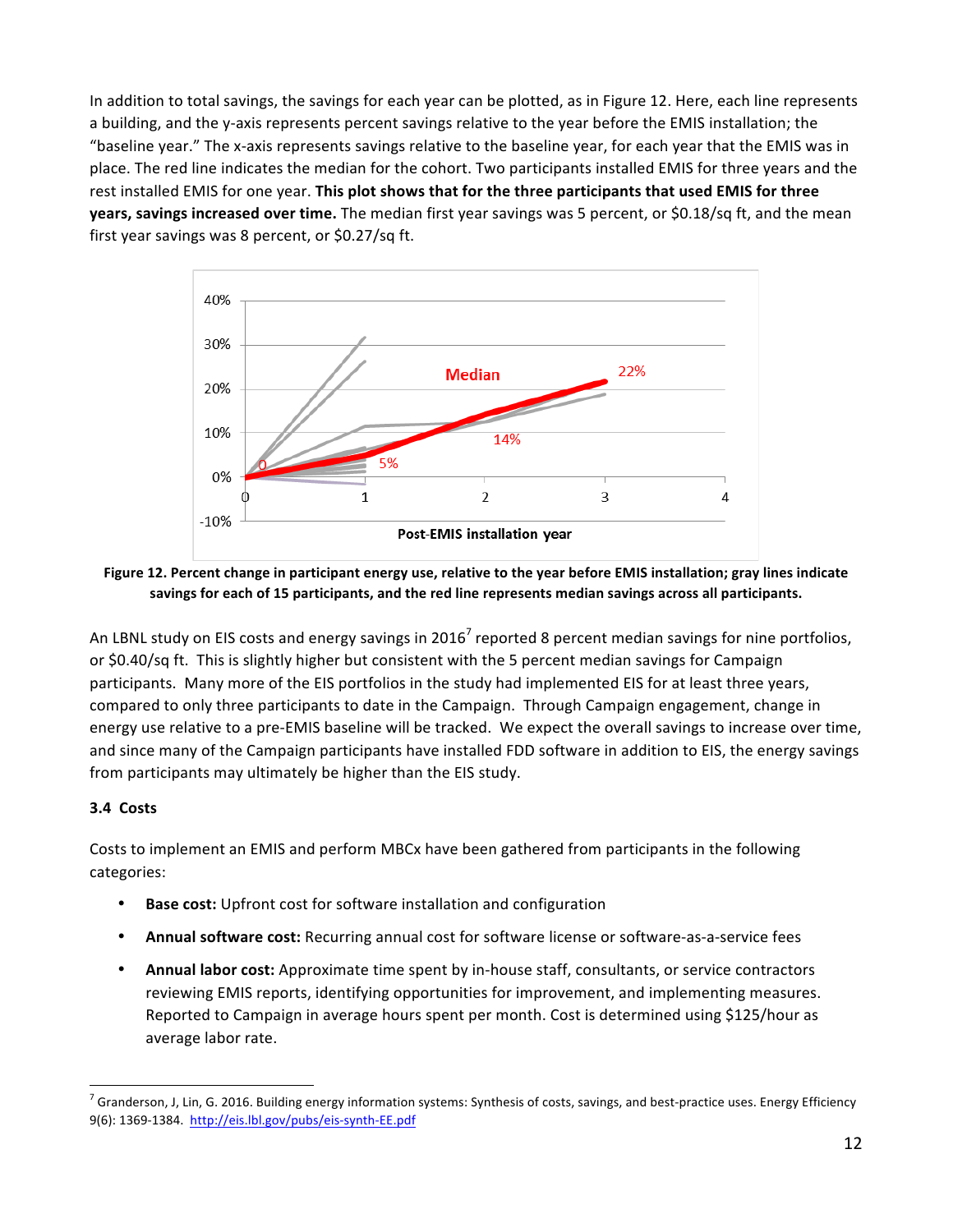Cost data were provided by participants in dollars for base cost and annual software cost, and have been normalized by floor area. Most participants have large portfolios; therefore, the normalized costs reflect these economies of scale, with lower cost per square foot than would typically be found for a single building. The median costs from nine participants are as follows (data shown for each participant in figures 13 and 14):

- Base cost: \$0.04/sq ft; Annual labor cost: \$0.08/sq ft
- First year cost = base cost + annual labor cost =  $$0.12/sq$  ft
- Annual recurring software cost: \$0.01/sq ft



Figure 13. Participant Base Cost and Labor Cost to Implement and Use EMIS



**Figure 14. Participant Recurring Software Cost to Use EMIS** 

While this cost data is preliminary and currently represents a small sample size of nine participants, we observe that recurring EMIS software fees are low. The larger ongoing cost is the time it takes to utilize the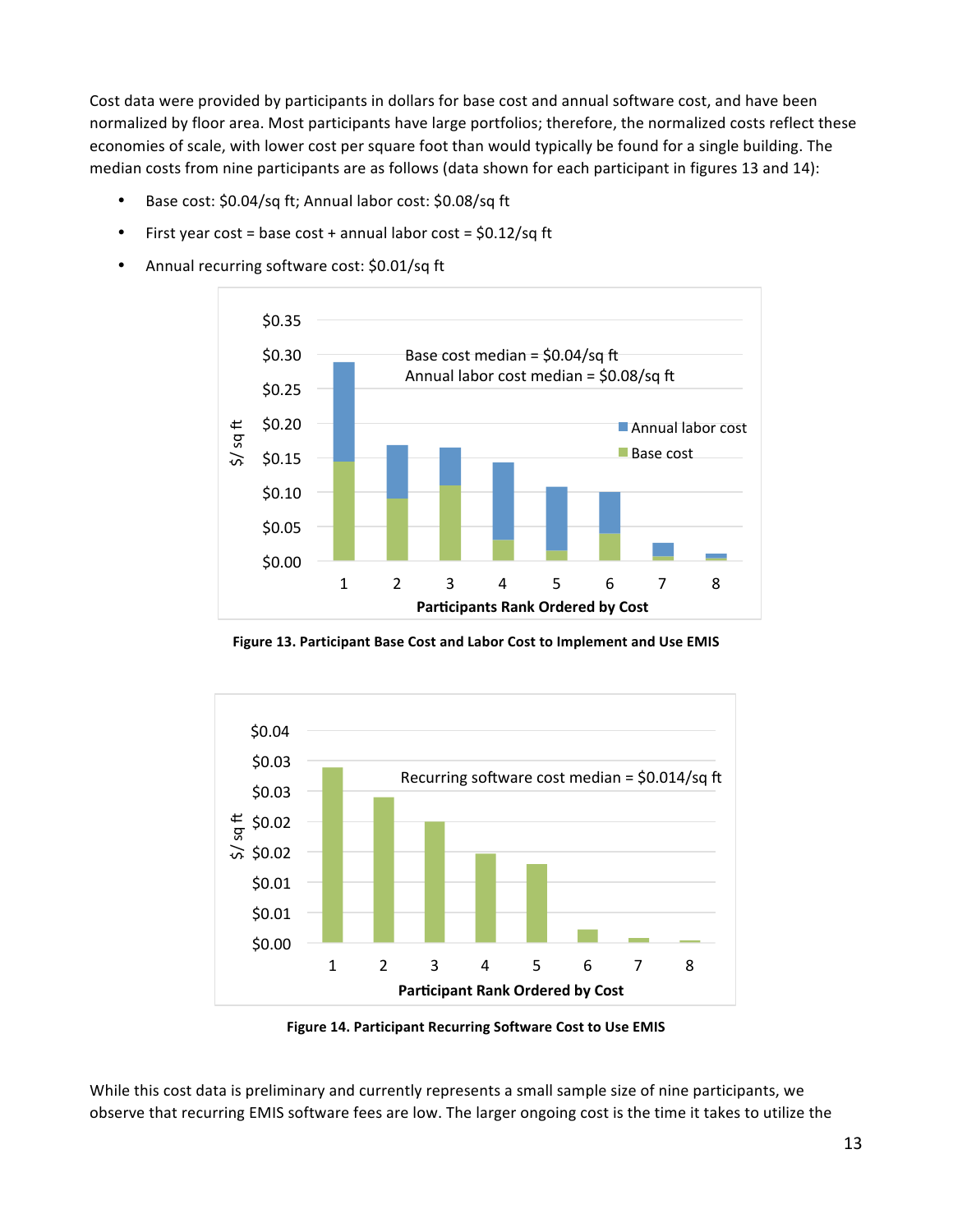EMIS, which is reflected in the annual labor cost. The high end of the labor cost is reported from sites in their first year of FDD installation, during which time many one-time integration and connectivity issues are detected and resolved, as well as the first set of faults which may have existed for some time.

Levels of support from the integrators and vendors in installation and configuration varied widely, from mostly in-house installation by operations staff with a low level of vendor support to full service installation with vendor support to analyze findings. The varying level of support is part of what is driving the wide range of base cost. The largest installations had the lower costs per square foot, which reflects the economies of scale achievable through broad EMIS implementation.

The EIS cost-benefit study<sup>7</sup> reported \$0.01/sq ft base software cost and \$0.01/sq ft ongoing software cost; however, this study focused on the cost of EIS and did not include FDD costs. Since FDD implementations have more data streams and complexity in implementing diagnostics, it is expected that the costs reported through the Campaign will be higher. Data integration across the BAS and many devices drives the higher base cost.

Gathering cost data across all participants will be a focus for next year's report and will allow for cost analysis by market sector and EMIS type. This additional cost data will provide more conclusive findings on EMIS costs.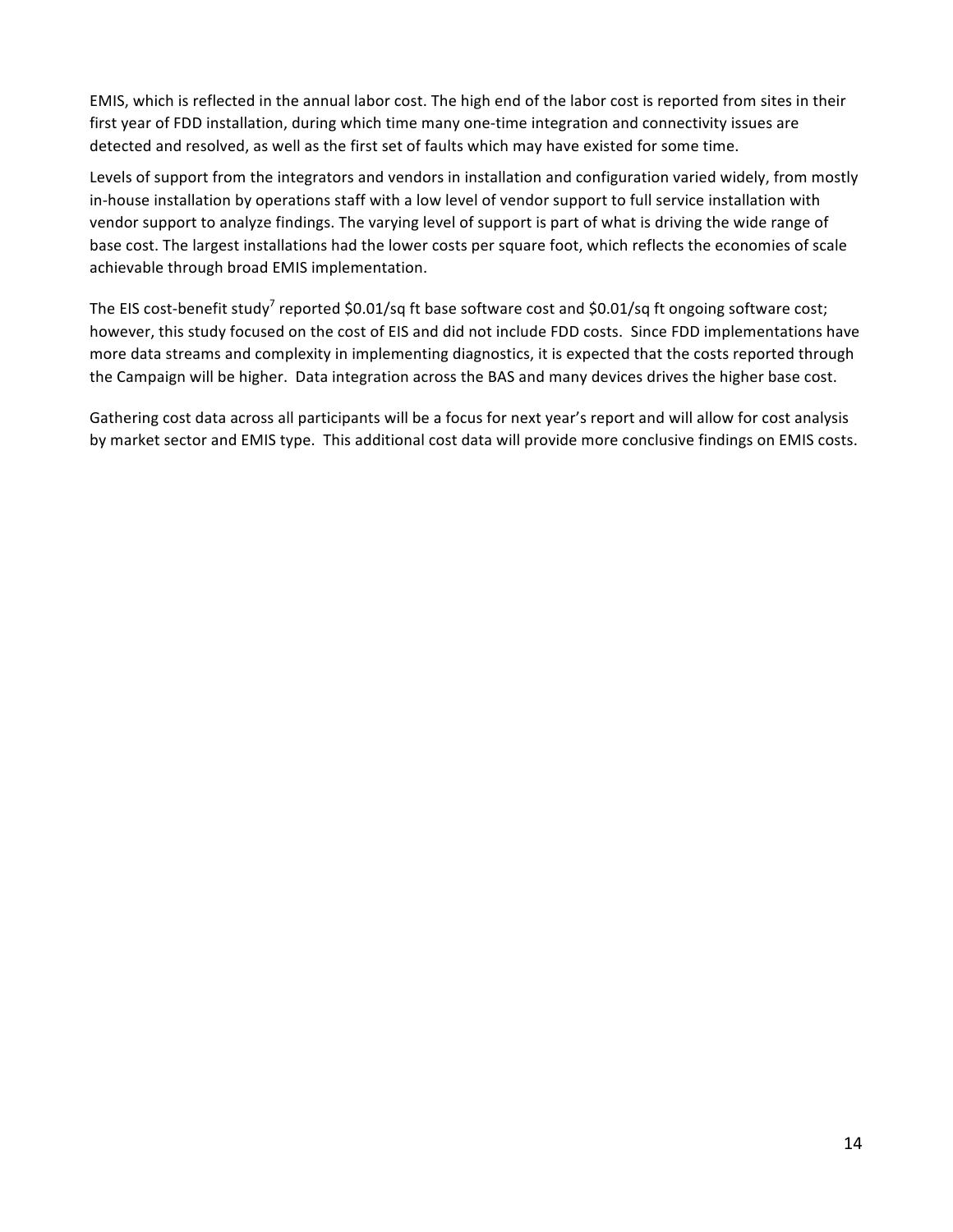# **4. EMIS Products and MBCx Services**

This section offers trends in EMIS product and services delivery, enablers and barriers to implementation, and industry needs gathered through reporting and interaction with participants and supporting partners.

## **4.1 Trends in Delivery of EMIS Products and Services**

## **EMIS Selection**

Given the wide variety of available features, selecting an EMIS can be challenging task. Most Campaign participants knew whether they wanted to start with implementing EIS or FDD. Whether they start with EIS or FDD, almost all participants want to design an EMIS that is flexible for future additions. Some participants wanted as many energy management features in one tool as possible, to avoid multiple software interfaces.

Participants either went through a request for proposals (RFP) process or chose an EMIS based on vendor demos. In either case, there were a variety of different reasons for choosing their vendor; for example, the desire to program the software using in-house labor, ease of implementation within existing maintenance processes, and known use by peers. To date, Campaign participants have implemented 20 EIS products, 7 FDD products, and 1 ASO product.

## **EMIS Products and Service List**

The Campaign team developed a *Find a Product or Service List* which currently contains 44 EIS products, 20 FDD products, and 6 ASO products (8 vendors offer both an EIS product and an FDD product, with multiple products incorporating SkySpark as their FDD engine). This list is a representative snapshot of vendors and providers and is not comprehensive; inclusion does not indicate endorsement by DOE, LBNL, or the University of California. Through the process of developing and maintaining the EMIS Products and Services List, several insights emerged.

- New EMIS tools are continually being developed, with a few vendors consolidating products.
- Complementary data management products are emerging. For many owners, the ability to gather, manage, and store data is a challenge, so data management products that are front-end agnostic are emerging to meet this need. These products may include basic analytics but generally can be thought of as a data platform that includes data acquisition, communications, and storage. Once data are centralized and of consistent quality, owners can utilize the visualization and analytic capability of the data management product, export the data for analysis, or overlay an EMIS as an analytics layer.
- Some EMIS products are being white labeled or embedded in other EMIS products. For example, SkySpark is the analytic engine for a number of other FDD products. The white labeled products are generally combined with the EMIS service provider's ongoing analytic support.
- Some service providers help users project-manage and prioritize diagnostics, using dashboards to communicate and prioritize the top faults after the service provider reviews the complete fault outputs. Where building operations teams are particularly short staffed, the EMIS service provider may act as an extension of the operations team.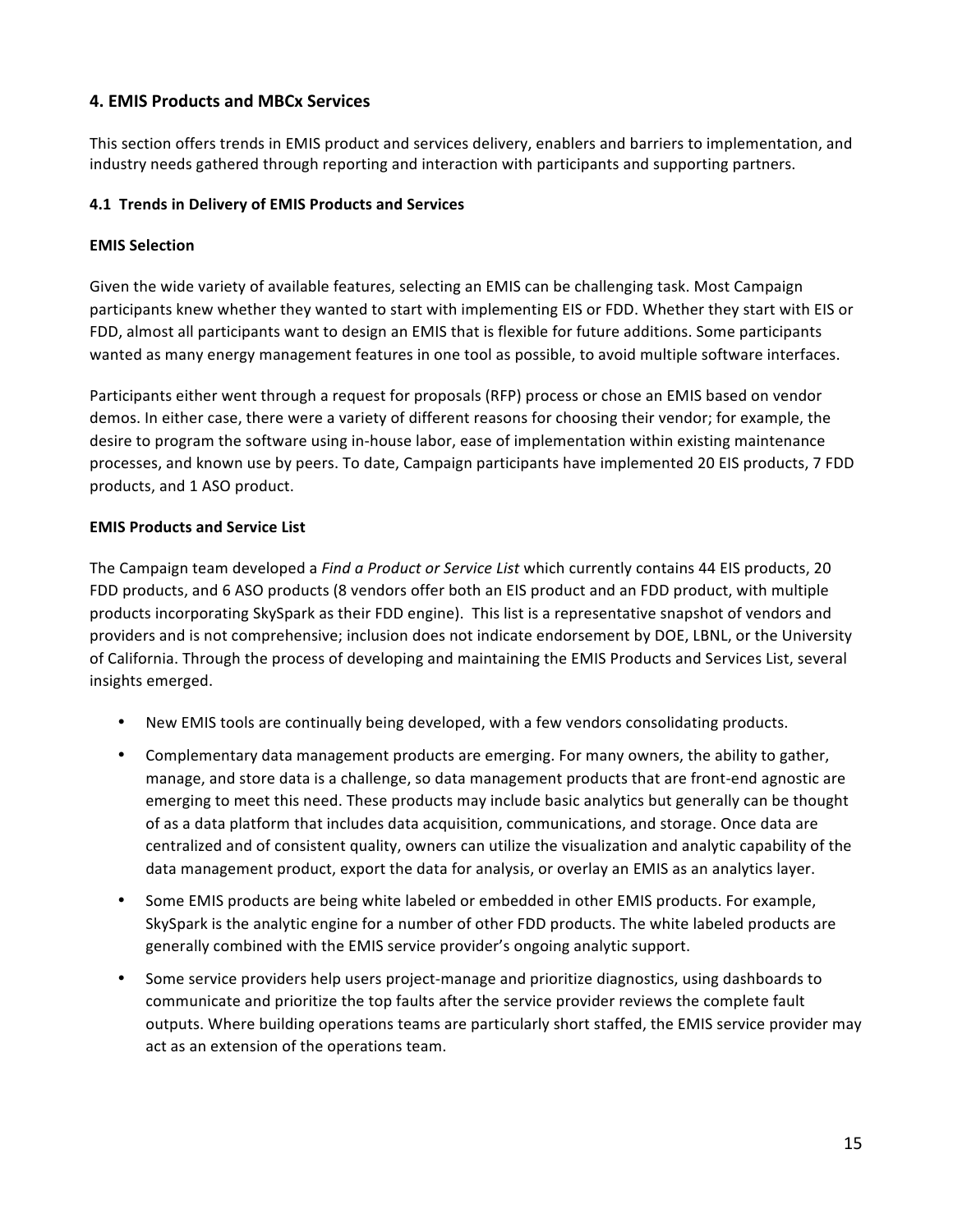#### **Use of EMIS Analytics**

The most commonly used metrics available in EIS installations are energy use intensity (EUI, measured in kBtu/sq ft), heat maps, and load profiles with filtering by day type. These metrics are generally used to identify high EUI, scheduling improvements, baseline reduction opportunities, and demand peaks. Almost all participants have whole building energy use metered by fuel type, with hourly electric data available through interval meters. The use of advanced meter-data analytics is emerging. One participant has implemented automated load shape analysis, and four participants use multivariate regression models developed outside of their EMIS for M&V (using hourly or daily interval data). While at least ten EMIS products in the market currently have automated measurement and verification (M&V) capability built-in to their products, the use of this feature has not been widespread by Campaign participants.

In FDD systems, we looked for trends in how organizations prioritized implementation across their HVAC systems. Some FDD installations focused first on assessing central plants, then branched out to air handlers and VAV over time. Other participants focused their FDD systems on VAV systems to monitor hundreds of VAV boxes that they otherwise could not monitor manually. Similarly, some participants implemented a small set of core FDD rules at many buildings and others implemented all possible rules. Those that implemented the entire set of available rules generally worked with a service provider to help filter the top priority faults. Also, owners with experienced in-house teams often received training from the FDD vendor to program and tune the FDD rules on their own.

## **MBCx Process**

Organizations that have installed FDD and are regularly using it have implemented an MBCx process. FDD users were most active in implementing findings when they had support from MBCx service providers in analyzing and prioritizing faults, and a routine process was in place for following up on faults with operations teams. While most FDD software has built-in estimation of the energy cost waste of each fault to use as a means of prioritization, many participants valued the role of MBCx service providers in diagnosing the root cause of faults and providing a top 5-10 measures for action.

Most commonly, once the EMIS was in place and providing benefits, organizations received stable funding for their MBCx process with top management buy-in. In other organizations, even those with robust savings, the cost of MBCx and the EMIS software had to be justified annually. One participant created a detailed business case documenting the degradation of savings from RCx and the resulting benefits of MBCx.<sup>8</sup>

#### **MBCx Service Providers**

Currently 33 EMIS service providers are included in the *Find a Product or Service* list on the Campaign website, with about 40 percent of these companies operating in one region of the country. While this list is long and growing, it is representative and not comprehensive; like the product listings, inclusion does not indicate endorsement by DOE, LBNL, or the University of California.

<sup>&</sup>lt;sup>8</sup> Gregory, E, Commissioning and Emory's Sustainable Performance Program. Facilities Manager, January/February 2015. http://www.appa.org/files/FMArticles/38-431.pdf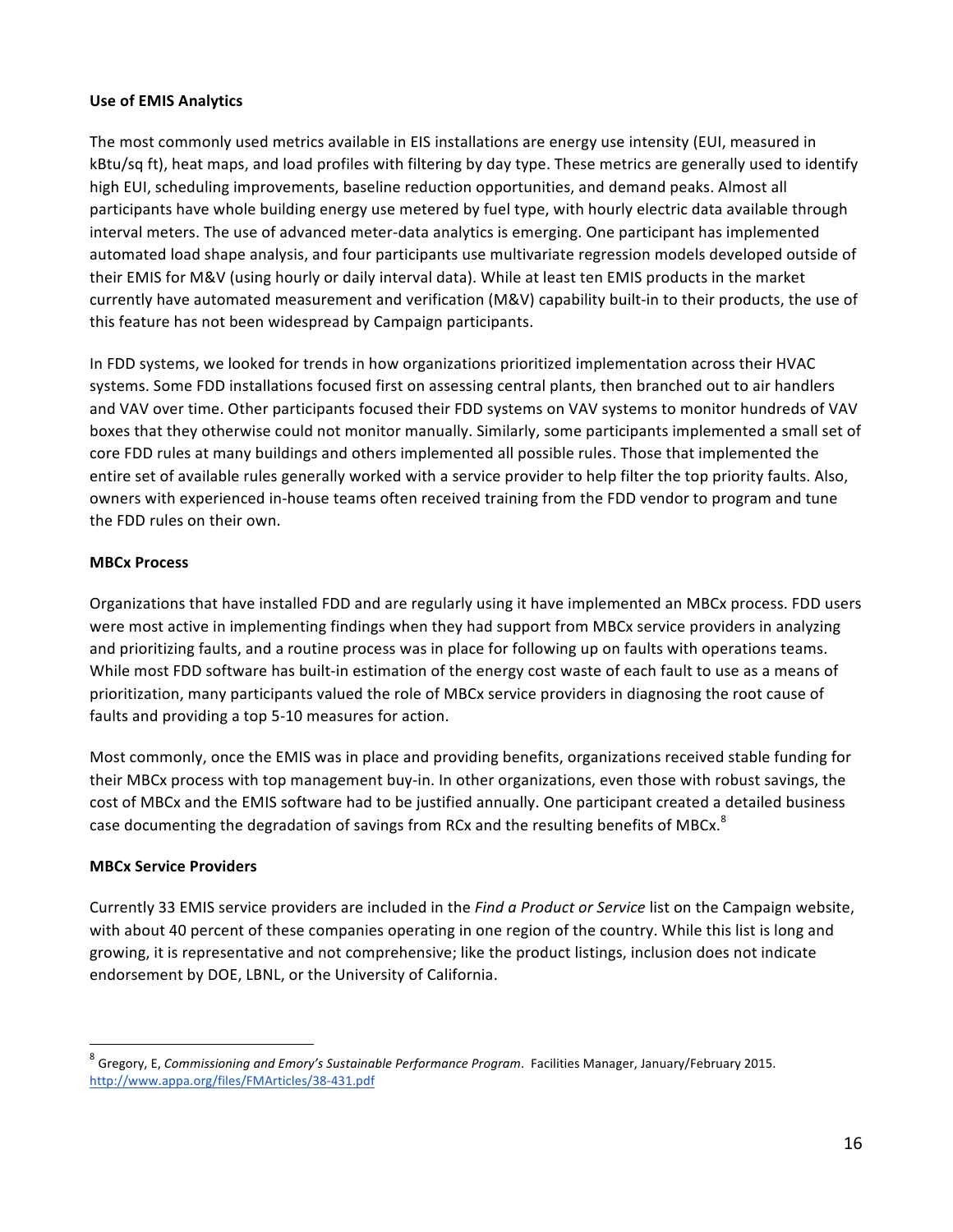MBCx service providers tend to be commissioning firms expanding into MBCx, controls vendors with MBCx service offerings, or EMIS software vendors that also provide services. A compelling evolution in the industry is the expansion of market delivery of FDD through service providers using the tools to provide added value to their customers. This contrasts with earlier models that relied on in-house direct organizational use, and from analysis-as-a-service provided by the FDD vendor. Figure 15 below illustrates the different ways to implement EMIS. The most limited support for in-house staff is installation support from EMIS vendors or service providers. Additional support in prioritizing and reviewing the output of the EMIS can be provided by EMIS vendors or MBCx service providers. The highest level of assistance includes on-the-ground implementation support from an MBCx service provider.



Figure 15. Support options for the ongoing use of EMIS

This expansion in services offers potential to increase access to the technology and its associated benefits for a new class of owners who otherwise may not be using it due to the lack of in-house staff time or expertise to implement an MBCx process.

# **4.2 Enablers and Barriers**

Through the course of technical assistance and qualitative data collection from Campaign partners, we have evaluated and summarized enablers and barriers to successful EMIS software and MBCx process implementation. These are provided in Table 2. Three of the most significant barriers to successful EMIS software and MBCx process implementation include the following:

- Limited information on the true costs and potential savings from using varying degrees of analytics
- Problems integrating data into the EMIS
- Lack of staff time to review the EMIS dashboards and reports, and to investigate and implement findings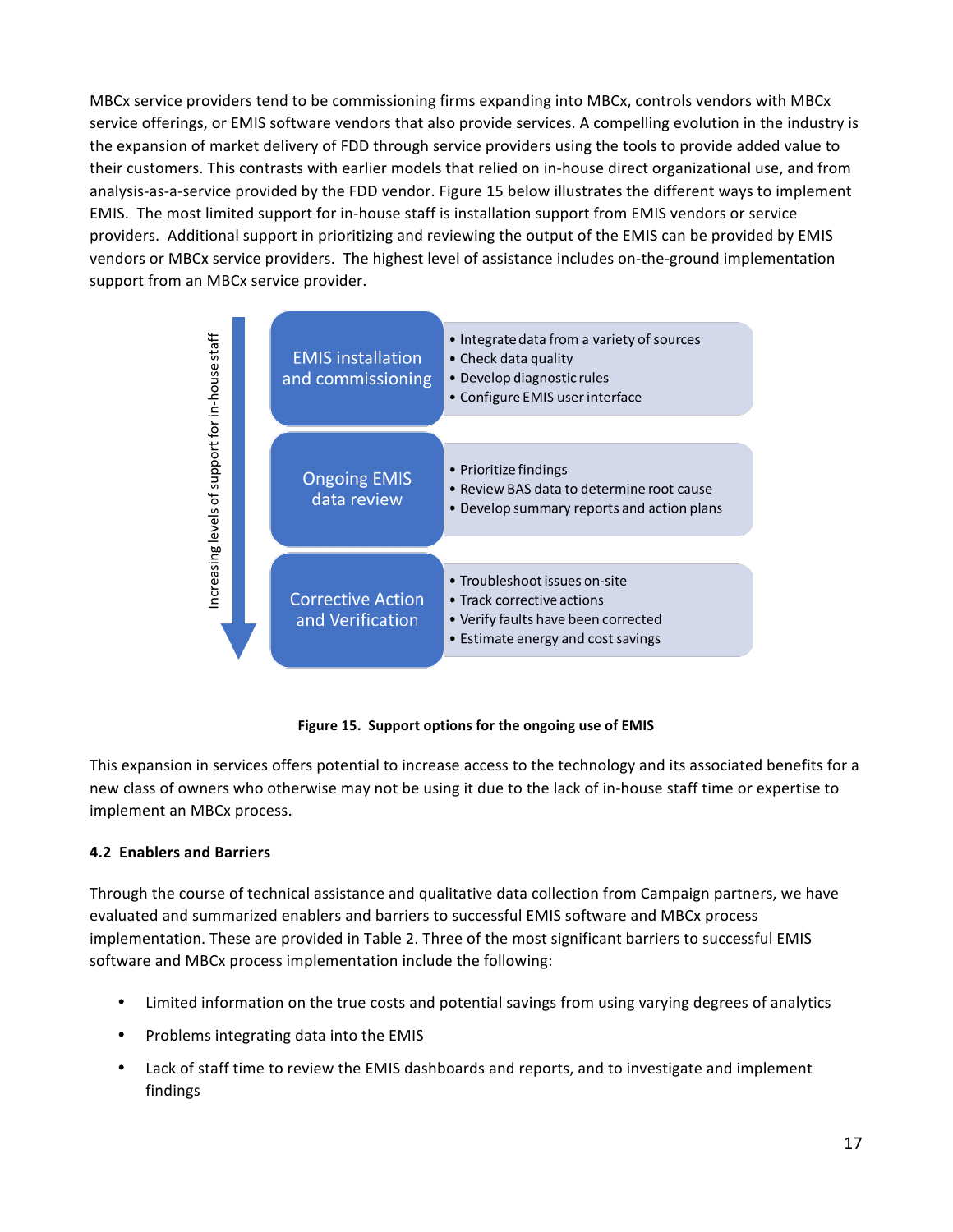Most Campaign participants have successfully made the business case for EMIS and the installed systems that help them improve building operations. Participants that have institutionalized the use of data analytics in their standard meeting and reporting processes are finding their MBCx process to be valuable both from a cost savings and building comfort perspective.

| <b>Category</b>                                                        | <b>Enablers</b>                                                                                                                                                                                                                                                                                                                                                                                                                                                                | <b>Barriers</b>                                                                                                                                                                                                                                                                                                                                                                                                                                                                                                                                                   |
|------------------------------------------------------------------------|--------------------------------------------------------------------------------------------------------------------------------------------------------------------------------------------------------------------------------------------------------------------------------------------------------------------------------------------------------------------------------------------------------------------------------------------------------------------------------|-------------------------------------------------------------------------------------------------------------------------------------------------------------------------------------------------------------------------------------------------------------------------------------------------------------------------------------------------------------------------------------------------------------------------------------------------------------------------------------------------------------------------------------------------------------------|
| <b>EMIS Specification</b><br>and Selection<br><b>EMIS Installation</b> | Participants have used DOE's EMIS<br>$\bullet$<br>Procurement Specification as a starting point<br>for an RFP.<br>Focus RFPs where there is the most interest in<br>$\bullet$<br>using the data (i.e., operations staff may desire<br>FDD for specific faults while energy managers<br>may desire EIS to simplify energy tracking and<br>reporting).<br>Find a Product or Service list on the Campaign<br>$\bullet$<br>website.<br>Utility incentives offset costs and support | Limited information available on full costs and<br>$\bullet$<br>savings potential hinders the business case for<br>implementing an EMIS.<br>Users are not clear on which EMIS product<br>$\bullet$<br>features they need.<br>Lack of clarity on differences between EMIS<br>$\bullet$<br>products<br>Procurement takes a long time and includes<br>$\bullet$<br>either writing an RFP from scratch or<br>interviewing many vendors.<br>$\bullet$<br>Data integration problems include difficulty                                                                  |
| and Configuration                                                      | installation and use of EMIS<br>EMIS service providers support data<br>$\bullet$<br>integration and set-up, then sometimes serve<br>as an extension of the operations team to<br>provide focus on the FDD process.<br>Commissioning the EMIS installation, including<br>$\bullet$<br>data quality checks and critical sensor<br>calibration.<br>Data warehousing to provide a single location<br>$\bullet$<br>for all relevant data streams                                    | extracting data from older BAS, disparate data<br>collection systems/naming conventions, and<br>difficulty bringing all the data into a single data<br>architecture.<br>Data quality problems (gaps in data, incorrect<br>$\bullet$<br>meter readings)<br>Lack of existing metering in place (cost of<br>$\bullet$<br>adding metering; for instance, when there is a<br>single meter serving a campus).                                                                                                                                                           |
| <b>Analytic Process</b>                                                | Metrics and diagnostic charts that summarize<br>$\bullet$<br>performance at a glance rather than requiring<br>time-intense manual analysis<br>Analytics are implemented to address specific<br>$\bullet$<br>operational challenges, rather than<br>implementing all available analytics.<br>EMIS service providers or EMIS vendors<br>$\bullet$<br>implement an existing FDD rules library                                                                                     | $\bullet$<br>Users experience data overload instead of<br>gaining actionable insights (this can point to an<br>EMIS configuration problem or an issue with<br>the level of analytics provided)<br>Difficulty in pinpointing<br>$\bullet$<br>measures/opportunities in the data (especially<br>using meter-level data)<br>Difficulty finding root causes of problems (i.e.,<br>the pumps may be operating at 100% speed all<br>the time but operators need to determine<br>what is causing this fault condition)<br>Lack of M&V process in place to verify savings |
| <b>MBCx</b><br>Organizational<br>Process                               | Staff that routinely use EMIS tend to find<br>$\bullet$<br>value; with use across many levels of staff<br>(managers to technicians)<br>An organization's energy savings goals<br>pinpoint the use of EMIS and reporting<br>features; the need to show persistence of<br>savings drives MBCx.<br>Standard process for implementing findings;<br>may include integration of EMIS with work<br>order process<br>Ability to reinvest energy cost savings                           | Difficulty maintaining persistence of without<br>$\bullet$<br>robust MBCx process (turns into periodic EBCx<br>where savings degrade after EBCx)<br>Staff overrides of BAS and desire to operate in<br>manual mode often leads to energy waste.                                                                                                                                                                                                                                                                                                                   |

| Table 2. Enablers and Barriers to Implementing EMIS and MBCx by Campaign Participants |
|---------------------------------------------------------------------------------------|
|---------------------------------------------------------------------------------------|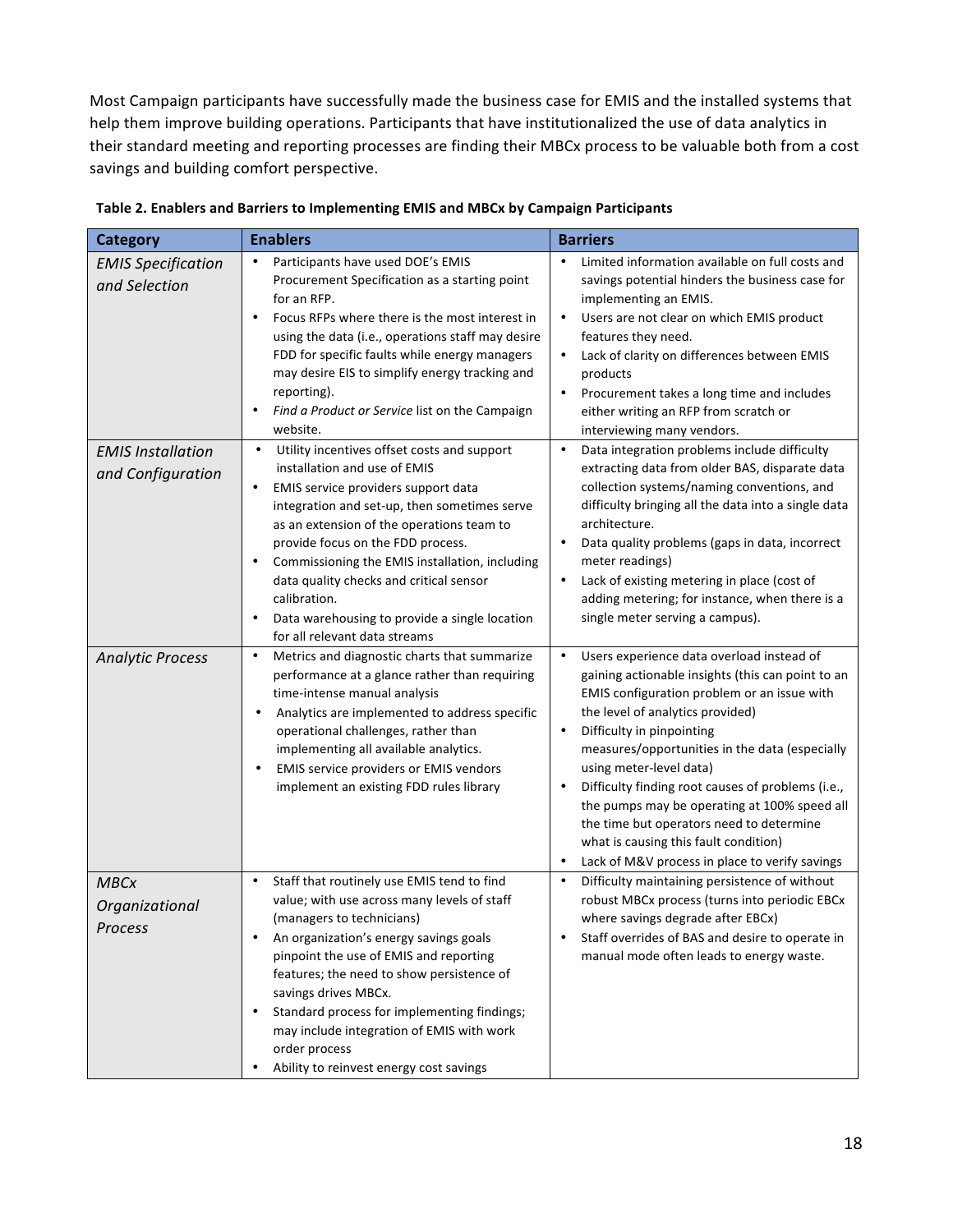## **5. Industry Needs**

Through understanding what enabled successful analytics implementation and the barriers that hindered participants (see Table 2), it becomes clear that there are industry needs in the following key areas:

#### **Industry Advancement**

- Data quality and data management: Accurately and efficiently gathering, communicating, and storing data from various systems, devices, and multiple formats is a common challenge to owners implementing EMIS, and often results in long implementation time frames. The sensor data points in each building are generally created with names that describe different perspectives of the data points, like the data type, content, unit, location, and relationships to other equipment. These names are usually inconsistent among commercial vendors, buildings, and even subsystems in the same building. Thus, interpreting the names of data points to a united format that is readable for FDD tools involves labor intensive efforts. The process of installing FDD software is streamlined when data points are named and tagged in a standardized way. A united metadata schema to understand the relationships between points, as well as establishing standard, consistent naming conventions, are key steps towards streamlining the implementation of FDD tools.
- Broad functionality for EMIS: Meeting diverse user needs (i.e., data management, benchmarking, utility bill management, energy analytics, system analytics, automated system optimization, fault prioritization, and project tracking) with one EMIS vendor is a challenge. There is the potential for tool partnerships to meet this need, or the industry may expand tool capability or consolidate tools to provide more comprehensive solutions.
- **Incentives to spur market growth:** Utility incentive programs can offset the base costs of EMIS and set up a reporting stream that allows the program to document persistence of savings. Utilities are in a position to use MBCx programs to engage with customers on an ongoing basis and support operational improvements over time, however there are very few such programs currently available to owners.

#### **Owner Support**

- **EIS/meter data analytics:** Organizations need more guidance in how to use meter data to gain diagnostic value. Campaign participants have shared that it is difficult to create energy dashboards that meet needs of varying user groups because they are not sure what to put on the dashboards or how set up the analytics to direct user groups to savings opportunities. The Campaign is providing technical support to participants that wish to tailor their EIS dashboards to meet specific needs.
- **EMIS review and selection:** Determining which EMIS vendors will meet organizational needs and what functionality exists within the vendors' products has been difficult for Campaign participants. There is a hesitancy to broadly distribute EMIS RFPs to many vendors since reviewing responses is time consuming, so organizations tend to select a few vendors to send the RFP. With such a large field of products available, it is difficult to identify this "short list." The Campaign has categorized EMIS vendors at the highest level of functionality (EIS, FDD, ASO) and intentionally has not provided a detailed catalogue of capabilities, as it is difficult to keep an assessment current for so many EMIS vendors that are updating their products over time. Currently, Campaign staff provide guidance about